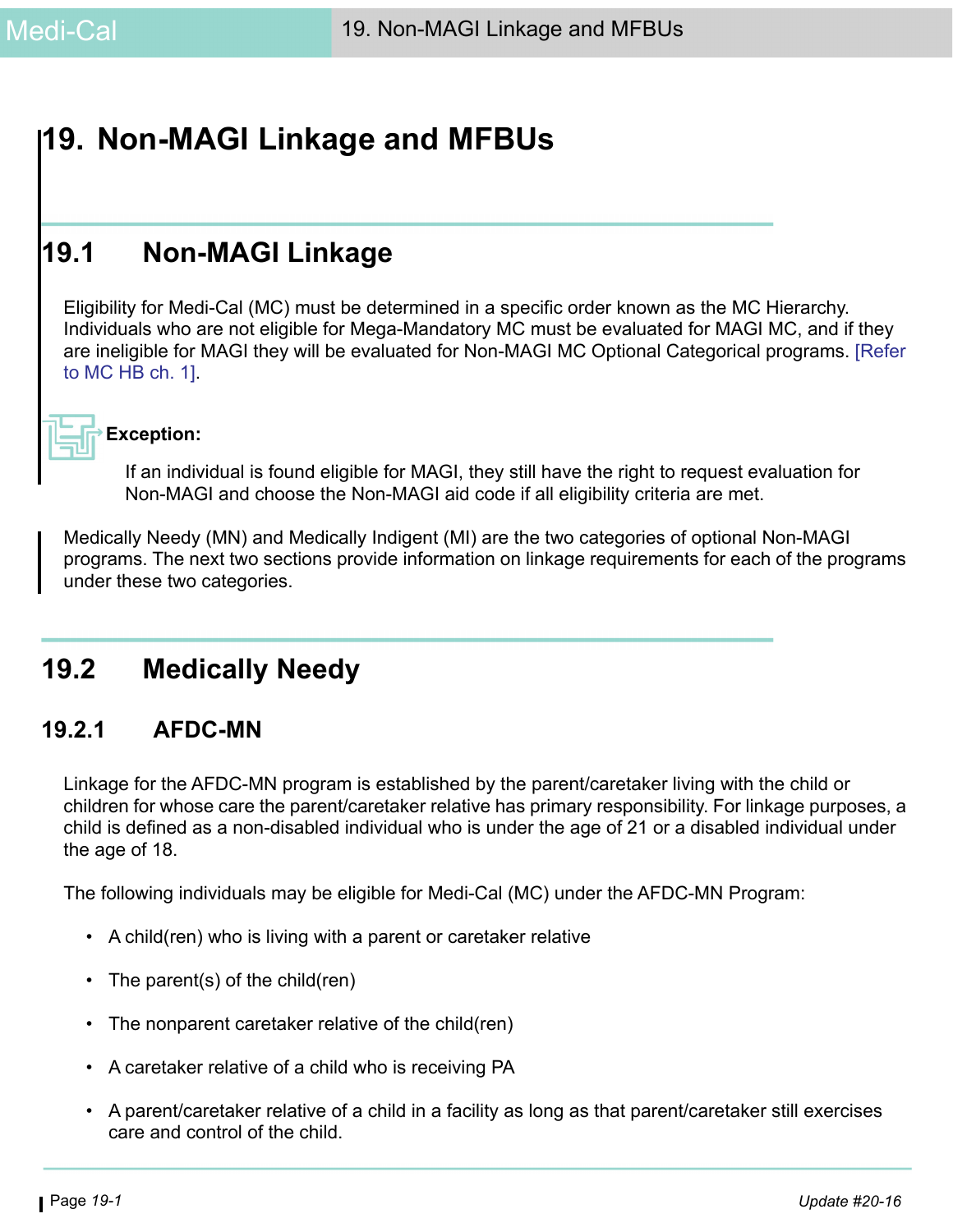

# **Note:**

When a nonparent caretaker relative has his/her own linkage factor (ABD) he/she may choose to be included in the children's Medi-Cal Family Budget Unit (MFBU) or in a separate MFBU. **Example:** Grandmother (age 66) requests MC for herself and her grandchildren. There is no spouse or children of her own in the home. She may be linked to the grandchildren and included in the same MFBU with them unless she requests otherwise because she has her own linkage (i.e. aged). If she does not request MC she is not included in the MFBU. (If the grandchildren are receiving PA, the Grandmother is the only person in an MFBU of 1)

# **Treatment of Income and Property**

In households where there is an MFBU which contains a nonparent caretaker relative and related children and the spouse or children of the caretaker either do not request MC or do not receive PA and do not appear in any MFBU, no income or property of the caretaker's spouse or own children is counted other than income which is actually contributed to the MFBU.

The EW must ask the caretaker relative if any of the spouse's or children's income or property is contributed and available to the caretaker. Count only that income or property that is declared to be available.

# **19.2.2 ABD-MN**

Individuals have linkage to ABD-MN if they are aged, blind, or disabled.

### **Aged**

Individuals are aged if they are 65 years of age or older. Individuals are considered to be 65 years of age on the first day of the month in which they reach 65.

### **Blind**

Individuals are considered blind if there has been a medical determination that they have either of the following conditions:

- Central visual acuity of no more than 20/200 with best possible correction, or
- Tunnel vision with a limited visual field of 20 degrees or less.

Determination of blindness must be made by the Disability Determination Service Division (DDSD) prior to approval of MC eligibility under this program. [Refer to "DDSD," page 22-1]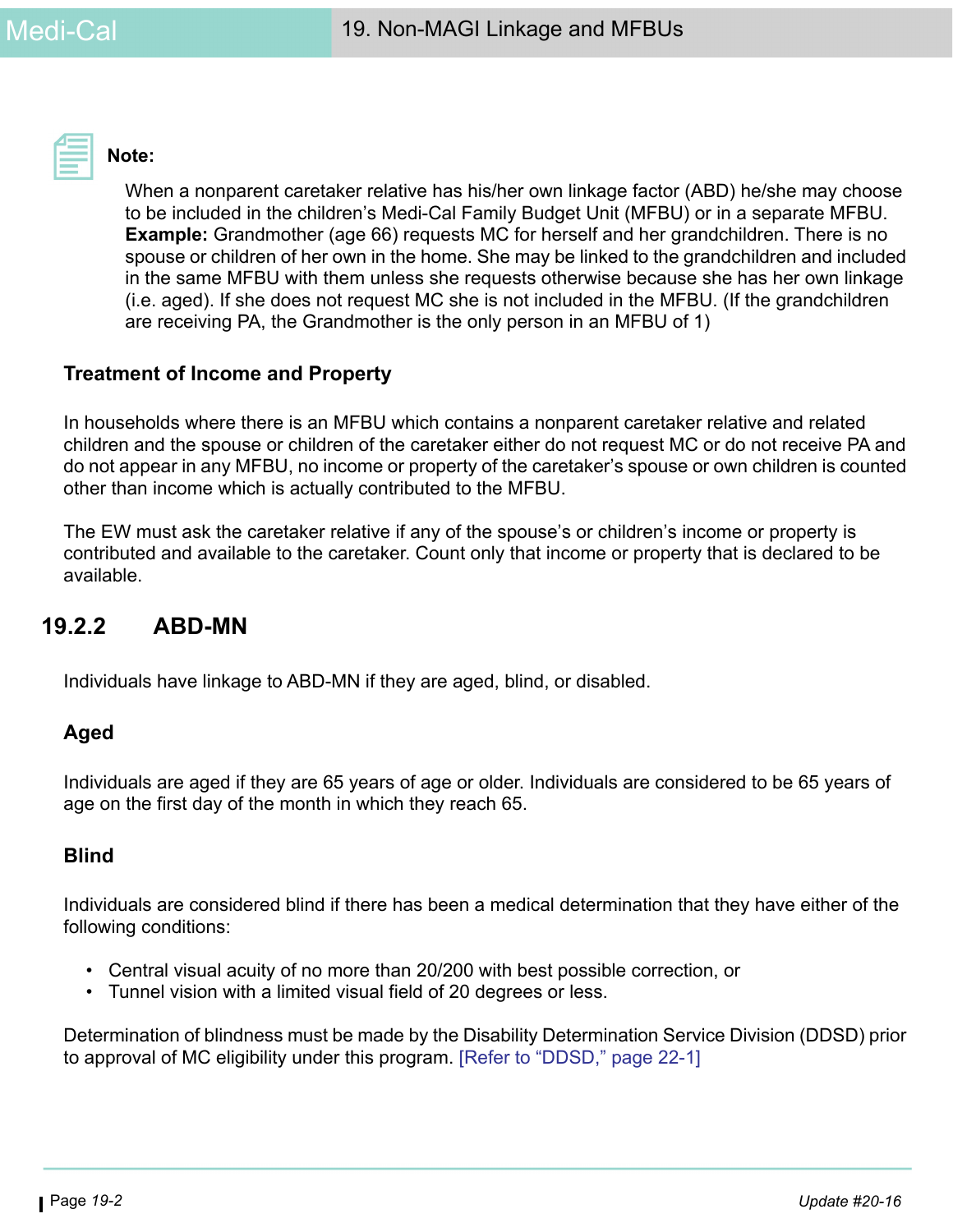**Note:** 

If client has previously been determined to be disabled, a DDSD is not required because they already have linkage to the ABD-MN program.

# **19.2.3 Disabled**

Individuals 18 years of age or older are disabled if they are either of the following:

- Unable to engage in any substantial gainful activity because of a physical or mental impairment which:
	- Can be expected to result in death, or
	- Has lasted or can be expected to last for a continuous period of at least 12 months.
- Engaging in substantial gainful activity and meet both of the following conditions:
	- Were eligible for SSI/SSP but became ineligible due to engagement in substantial gainful activity, and
	- Continue to suffer from the physical or mental impairment which was the basis of the disability determination.

### **Note:**

Children who are under 18 years of age are considered disabled if they have any medically determinable physical or mental impairment of comparable severity to that which would make an adult disabled.

# **19.3 Medically Indigent**

A Medically Indigent person is one who does not qualify under any other MC program (including MAGI).

There are two categories of Medically Indigent individuals:

- Medically Indigent Adult Exceptions (MIA-X's)
- Medically Indigent Children (MICs)

For purposes of this section, individuals are considered 21 years of age on the first day of the month following the month in which they reach age 21, unless they turn 21 on the first day of the month.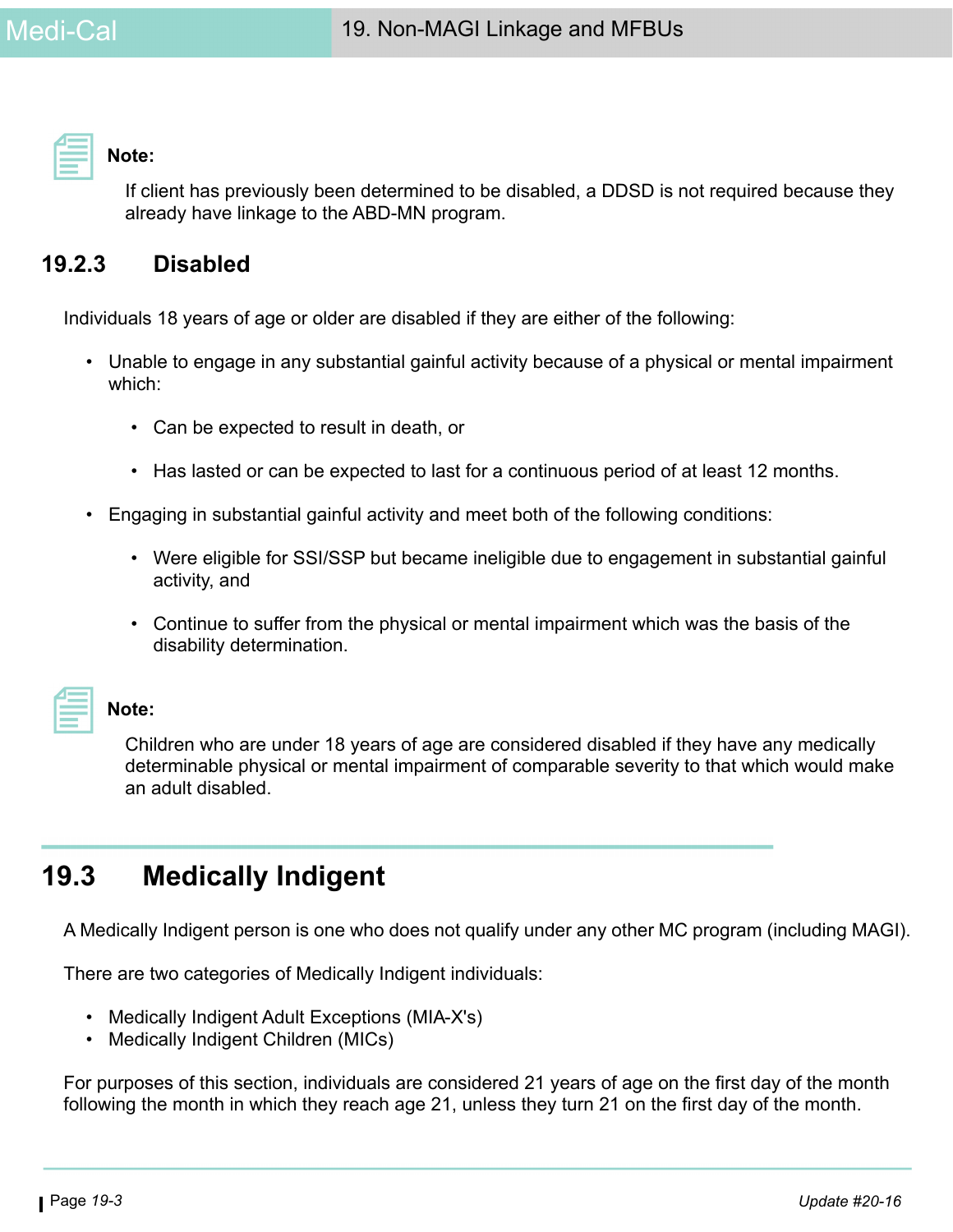# **19.3.1 MIA Exceptions**

To qualify as potentially eligible as a MIA Exception, the person must be between 21 and 64 years old, and must meet at least one of the following conditions at the time of application:

- Be in a skilled nursing facility or intermediate care facility
- Be a refugee with less than 8 months residency
- Be a pregnant woman

# **19.3.2 Medically Indigent Child**

Medically Indigent Children (MICs under age 21):

- Are neither linked to, nor a recipient of PA
- A child who is not eligible as an AFDC-MN person because s/he is not living with a relative

# **Blind or Disabled Child**

A person under 21 who meets the definitions of blind or disabled may choose to apply and receive MI. However, in most cases, ABD-MN status is preferred due to budgeting differences which may lower the share of cost (SOC). The choice to apply as MI or ABD can be made by a person acting on behalf of the child under 21.

# **Reminder:**

A disabled person who is age 18 or older is considered an adult.

# **Foster Children**

Children in Foster placement living in California and placed by California are eligible for MC:

- On the basis of the information provided by the public agency on form MC 250.
- Without consideration of the property or income of the child's natural or foster parents.

# **Adopted Children**

Children under the Aid for Adoption of Children program living in California and placed by California are eligible for MC.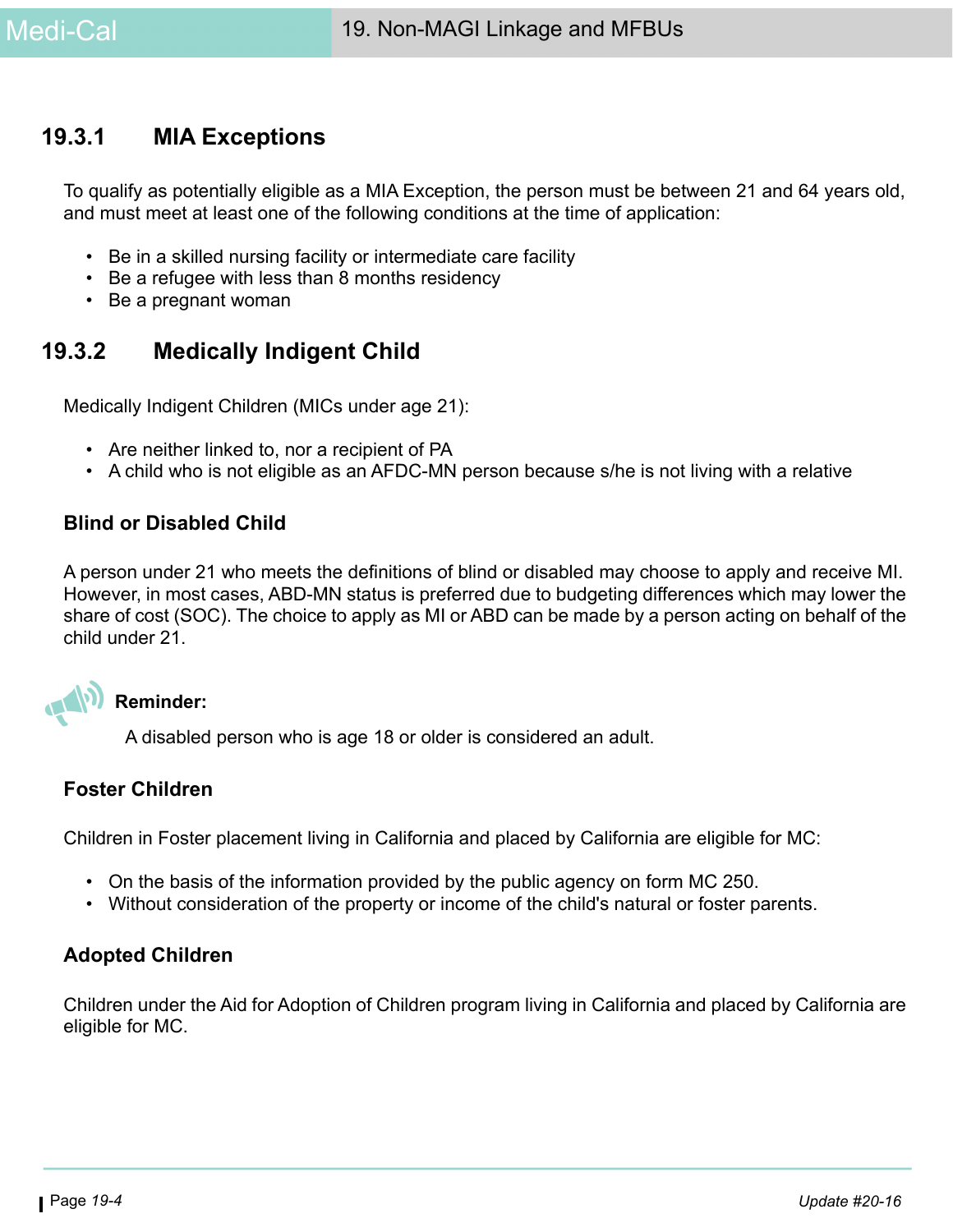# **Other Foster/Adopted Children**

Children who are federally eligible under the Adoption Assistance Program (AAP) or Foster Care Program (FCP) and are not living in California must receive Medicaid from the state in which they reside.

AAP or FCP federally eligible children placed by another state and living in California are eligible for MC.

# **19.3.3 Treatment of MIA Pregnant Women**

If a pregnant woman is verified as being temporarily disabled (receiving SDI, has doctor's statement, etc.), then she has AFDC-MN linkage in those month(s) only. The month after the temporary disability ends, the woman would then become a MIA exception (if pregnant) or an ineligible MIA if no other linkage exists. Issue 60-Day Postpartum benefits if not otherwise eligible for full-scope benefits. [Refer to "60-Day Postpartum Program," page 30-1]

| Note: |
|-------|
|-------|

MIA pregnant women are granted aid code 86 (No SOC) or 87 (SOC).

# **19.3.4 Eligibility for the Newborn**

If the mother remains eligible for full-scope MC, the newborn may receive services authorized by the mother's card for the month of birth and for the following month. Due to "Deemed Eligibility" (DE) rules, most newborns are automatically deemed eligible for Medi-Cal at birth until age one. [Refer to Chapter 35]

The 60-Day Postpartum Program provides restricted benefits only to the mother. Services to the newborn are not covered by the Postpartum card.

The Medi-Cal Family Budget Unit (MFBU) consists of those individuals who will be included in the Medi-Cal eligibility and SOC determination. Refer to the following for definitions of MFBU members.

# **19.4 Non-MAGI MC MFBUs**

Refer to the following definitions for individuals potentially included in an MFBU.

### **Adult**

• An individual 21 years of age or older.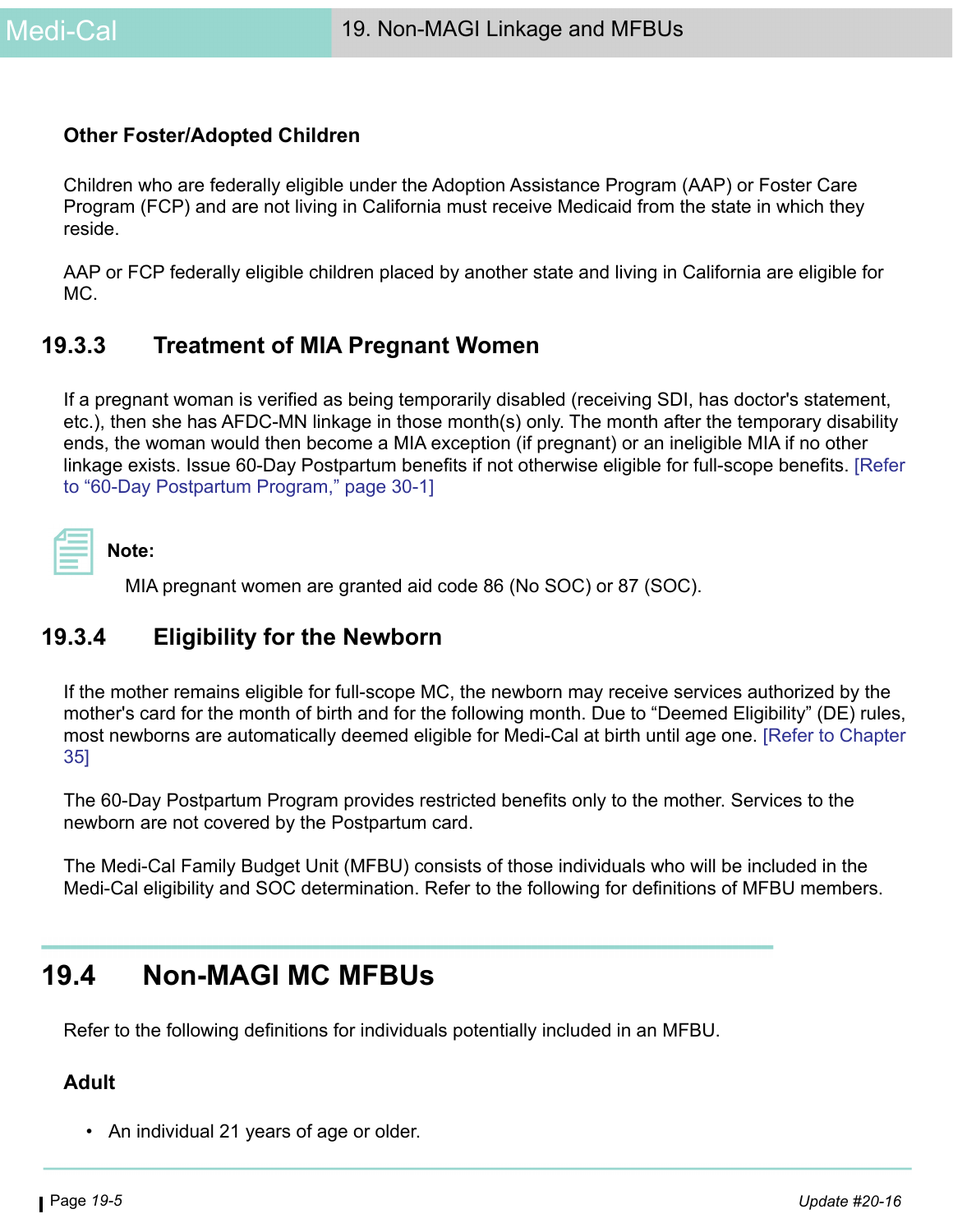- A blind or disabled individual18 to 21 years of age, living in the home of a parent and not currently enrolled in school.
- An individual who is 18 to 21 years of age, who is not living in the home of a parent or caretaker relative and not claimed as a tax dependent by parent(s).
- An individual 14 to 18 years of age who is not living with a parent or caretaker relative and who does not have a parent, caretaker relative or legal guardian handling any of his/her financial affairs.

# **Child**

• An individual under 21 years of age (married or unmarried) who lives with a parent(s) or caretaker relative.

#### **Note:**

A blind or disabled person 18 to 21 years of age, living in the home of a parent and not in school, is considered an adult.

• An individual (married or unmarried) 18 to 21 years of age who is living away from home and being claimed as a tax dependent by parent(s). [\[Refer to "Tax Dependency," page 19-8\]](#page-7-0)

#### **Note:**

**T**his includes an 18 to 21 year old receiving out-of-home care and claimed by the parent as a tax dependent.

- An individual 14-18 years of age living away from home, who has a parent, caretaker relative or legal guardian handling any of his/her financial affairs.
- Any individual under 14 years of age, regardless of living situation.
- An unborn is considered a child for Medi-Cal purposes.

# **Responsible Relative**

The responsibility of a relative to contribute to the cost of health care services of an MC applicant or recipient is limited to the following:

- Spousal responsibility occurs when the spouses are living together in the home.
	- If one or both of the spouses is in Long Term Care (LTC) or board and care, the spouses income and property must be considered available in determining each others eligibility and SOC, depending on the composition of the MFBU.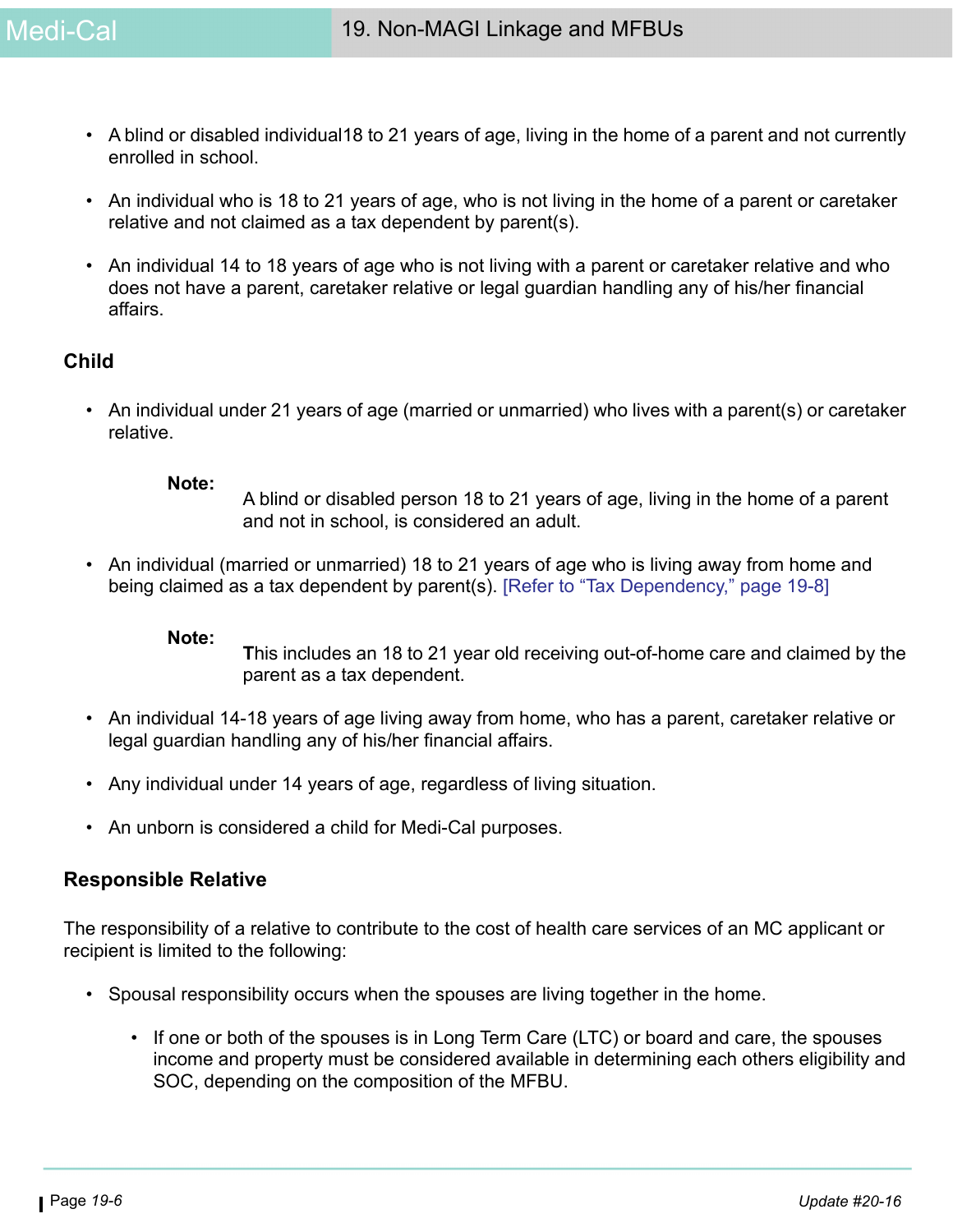- If neither of the spouses is in LTC or board and care, but the spouses are living apart, the spouses must have their eligibility and SOC determined as single individuals the day following the separation. This cannot be a temporary separation.
- Parental responsibility occurs when the children are living in the home, with the exception of minor consent.
- Relative responsibility occurs when children living in or away from the home are:
	- 18-21 years of age, and
	- Claimed as a dependent by a parent(s) in order to receive a tax credit or deduction for state or federal income tax purposes.

#### **Note:**

There is no parental responsibility for a child applying for Minor Consent Services. There is no parental responsibility for children under 18 years of age, living away from home and handling ALL their own affairs, whether or not claimed as a tax dependent by parents.

- If a couple is divorced and living together, they are treated as unmarried parents. They are not financially responsible for one another.
- Domestic partners are not financially responsible for each other except for any income that they may contribute to the household in excess of their share of the expenses.

# **Caretaker Relative**

- A caretaker relative is a relative in the home who provides care and supervision to a child only when there is no natural or adoptive parent in the home.
- Legal guardianship does not constitute status as a caretaker relative. Therefore, legal guardianship has no bearing on MFBU composition or linkage.

### **Family Member**

- Family member means the following individuals living in the home:
	- A child or sibling children.
	- The parents (married or unmarried) of the sibling children.
	- The stepparents of the sibling children.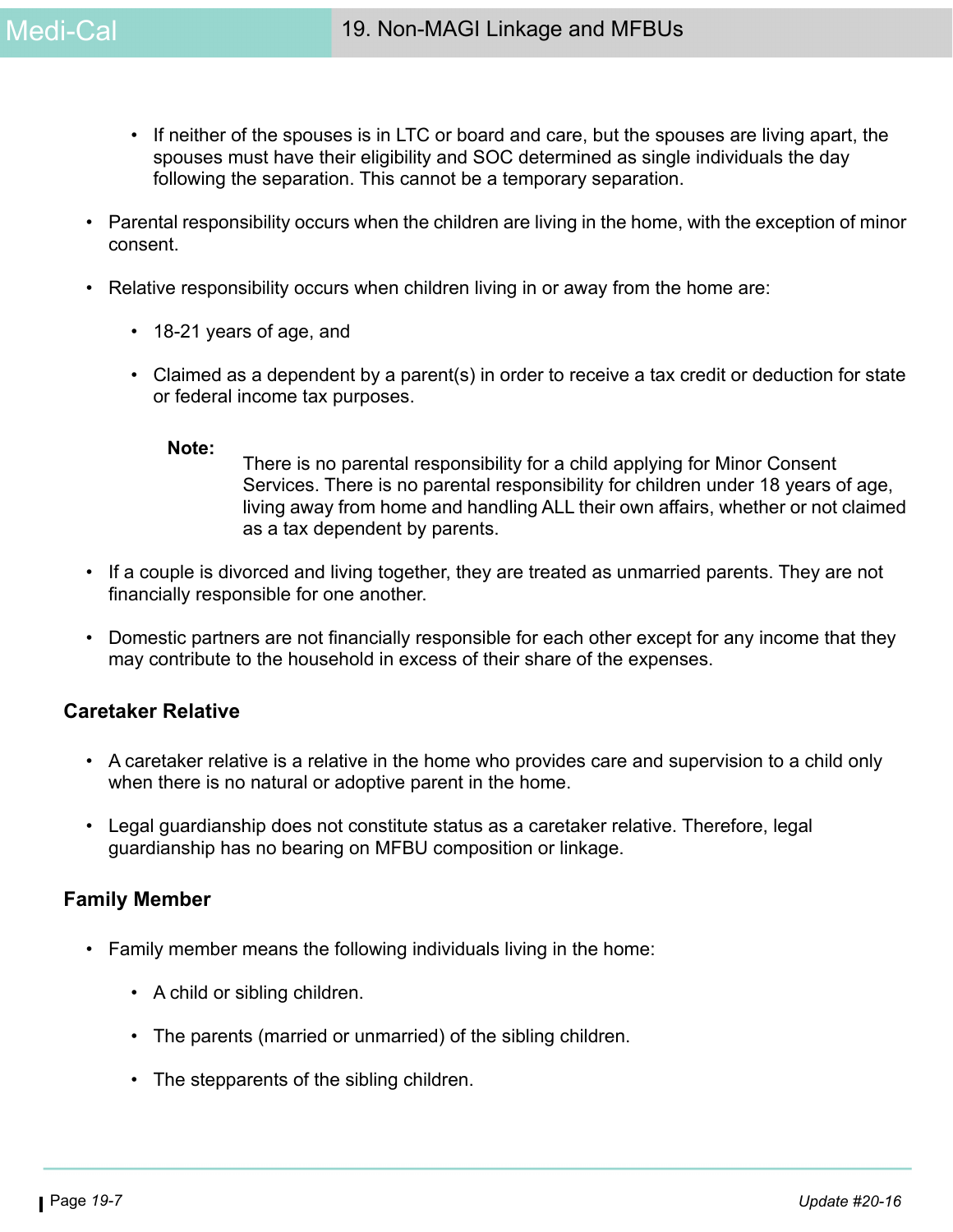• The separate children of either unmarried parent, married parent or stepparent.

**Note:**

If there are no children, family member means a single person or a married couple

# <span id="page-7-0"></span>**19.5 Tax Dependency**

The following rules apply:

- Any child aged 20 or younger who is not blind or disabled living with his/her parents whether or not claimed as a tax dependent, and regardless of marital status, is considered to be a child.
- If a child under 18 years of age is claimed as a tax dependent by absent parents, parental responsibility is limited to the actual parental contributions from the absent parent, which must be counted as available to the child.
- Emancipation status has no bearing on any Medi-Cal determination.
- A deprived child who is living away from home and does not plan to return to the parent's home state cannot provide linkage to parents even if he/she is claimed as a tax dependent. However, if the deprived child intends to return to his/her parent's home, linkage can be established for the parents.
- Tax dependency must be explored for the following:
	- Any persons 18 to 21 years of age, living away from home.
	- Any persons under 18 years of age living away from home.
	- Minor parents, living away from home.
	- Children living with a caretaker relative or legal guardian.
- Tax dependency requirements DO NOT apply to any child applying for Medi-Cal under Minor Consent Services.

#### **Determining Maintenance Need Level**

To determine a Maintenance Need level when a family includes a tax dependent child(ren) living away from home, use the following steps:

- Determine the maintenance need for the parent's household.
- Determine the maintenance need for the child's household.
- Add the two or more maintenance needs. This is the total maintenance need for the entire MFBU.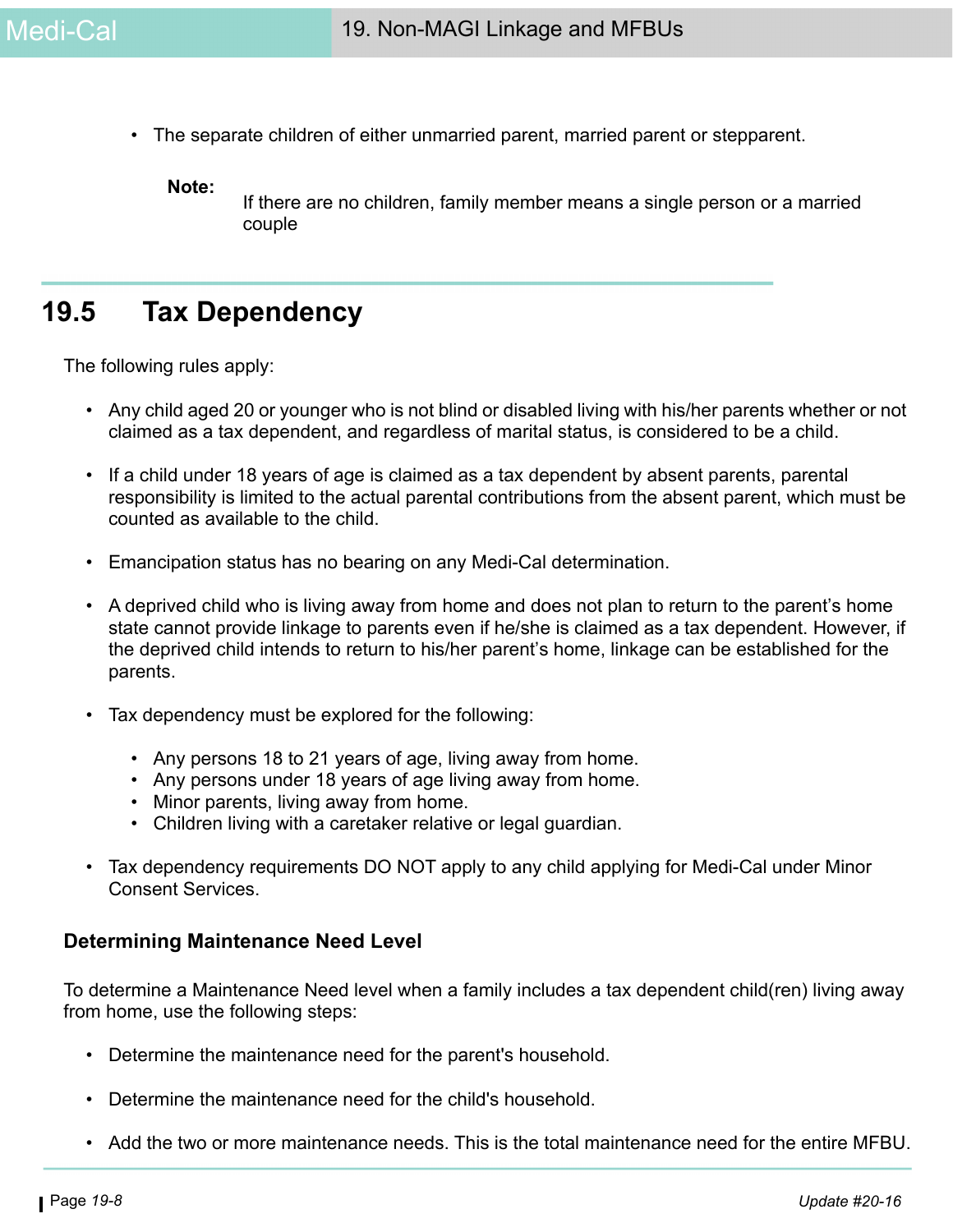#### Example #1

A family is composed of mother, father, son and daughter at home and one child living separately who is claimed as a tax dependent by the parents. The maintenance need is computed as follows:

| Maintenance Need for 4 | $= 1100$ |                                               |
|------------------------|----------|-----------------------------------------------|
| Maintenance Need for 1 | $= 600$  |                                               |
|                        | 1700     | combined maintenance<br>need for single MFBU. |

#### Example #2

A family is composed of a mother, son and daughter at home and two children, each in his/her own housing, and living separately from the rest of the family. Both of these children are claimed as tax dependents by their mother.

| Maintenance Need for 3 | $= 934$ |                                               |
|------------------------|---------|-----------------------------------------------|
| Maintenance Need for 1 | $= 600$ |                                               |
| Maintenance Need for 1 | $=600$  |                                               |
|                        |         |                                               |
|                        | 2134    | combined maintenance need<br>for single MFBU. |

# **19.5.1 Individuals 18-21 Years of Age**

### **Living at Home**

Any person 18 to 21 years of age (not blind or disabled) living at home is considered a child in the MFBU, regardless of marital status or tax dependency status (or whether or not they have been emancipated).

- The parent(s) with whom the child lives is the responsible relative.
- The child must be included in the parent's MFBU.

In a situation where an 18-21 year old lives with one parent but is claimed by the absent parent for income tax purposes, both parents are responsible relatives.

• The absent parent must be included as an ineligible member of the MFBU and his/her income and property considered in the eligibility determination.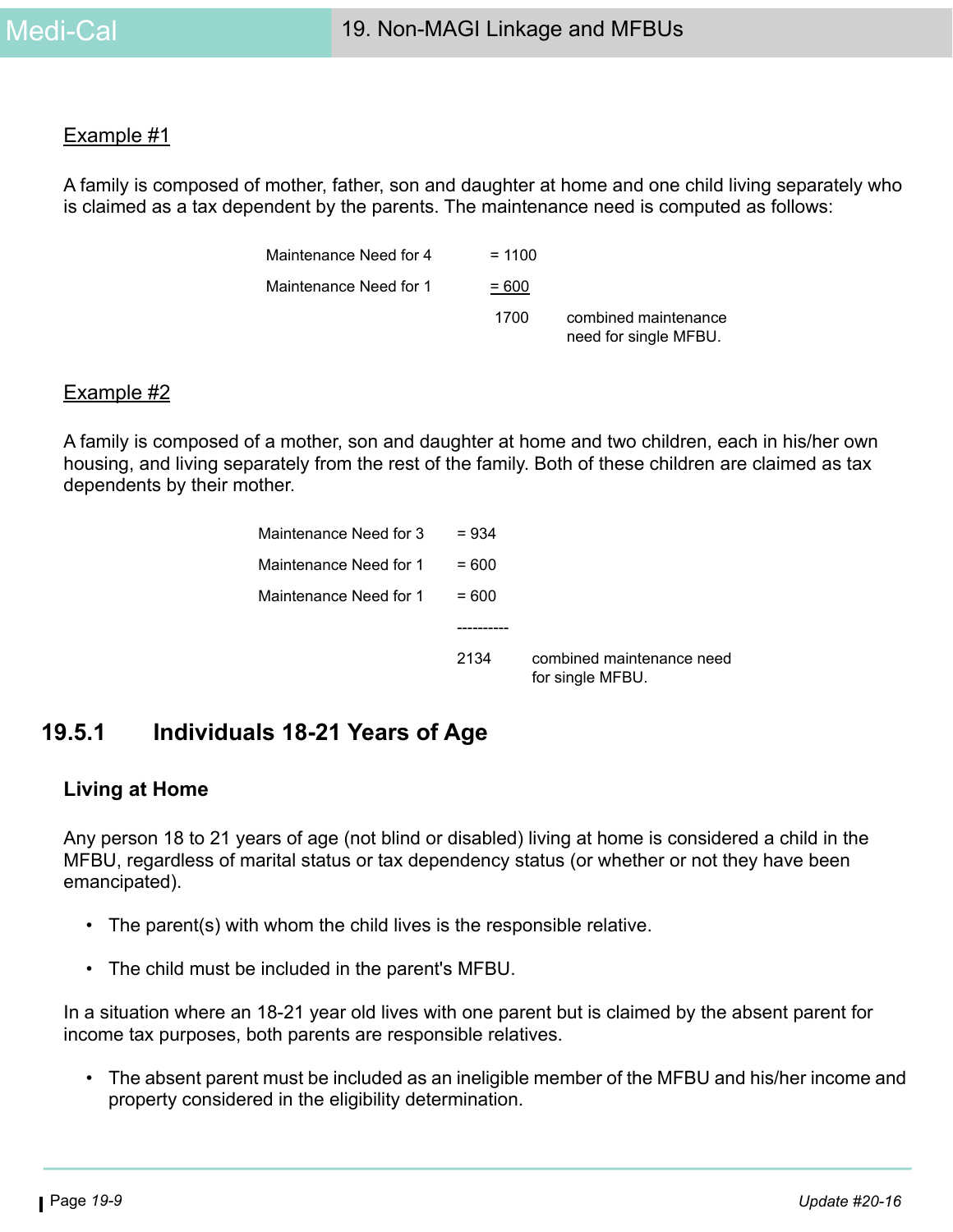• The parent, who is applying for the child and who states that the child is claimed as a tax dependent by the absent parent, must be able to give the Eligibility Worker (EW) enough information for the EW to contact the absent parent to obtain information required to determine eligibility.

If the absent parent has remarried and wishes to apply for their present family:

- That parent would be a member of both their present family's MFBU and the former family's MFBU.
- The absent parent's income would be counted in both MFBUs.
- Eligibility would need to be determined for individuals in each MFBU according to current regulations.

## **Living Away from Home**

A unmarried/married, divorced or separated individual 18-21 years of age living away from home and claimed as a tax dependent by a parent(s) is considered a child. The claiming parent(s) is the responsible relative.The child is ineligible to receive MC on his/her own case. Advise the child that the parent(s) must apply for MC for him/her.

# **Exception:**

The child may have an MC case in California if parents live out of state. The parent(s) and any siblings would be ineligible members in the child's MFBU.

## **Parent Lives in California**

A child 18-21 years of age determined to be claimed a tax dependent by his/her parent, must be included in the claiming parent's MFBU. There is one MFBU, even though the child and parent live apart.

The county of responsibility for determining MC for a family which includes a child 18-21 years of age living away from home, who is claimed by the parent as a tax dependent, will be:

- The county in which the family's residence is located.
- The county of the child's physical presence if the family's residence is unclear.

# **Parent Lives Out of California**

If the parent(s) of an 18-21 year old tax dependent child lives in another State, the MC application is processed by the county where the child resides.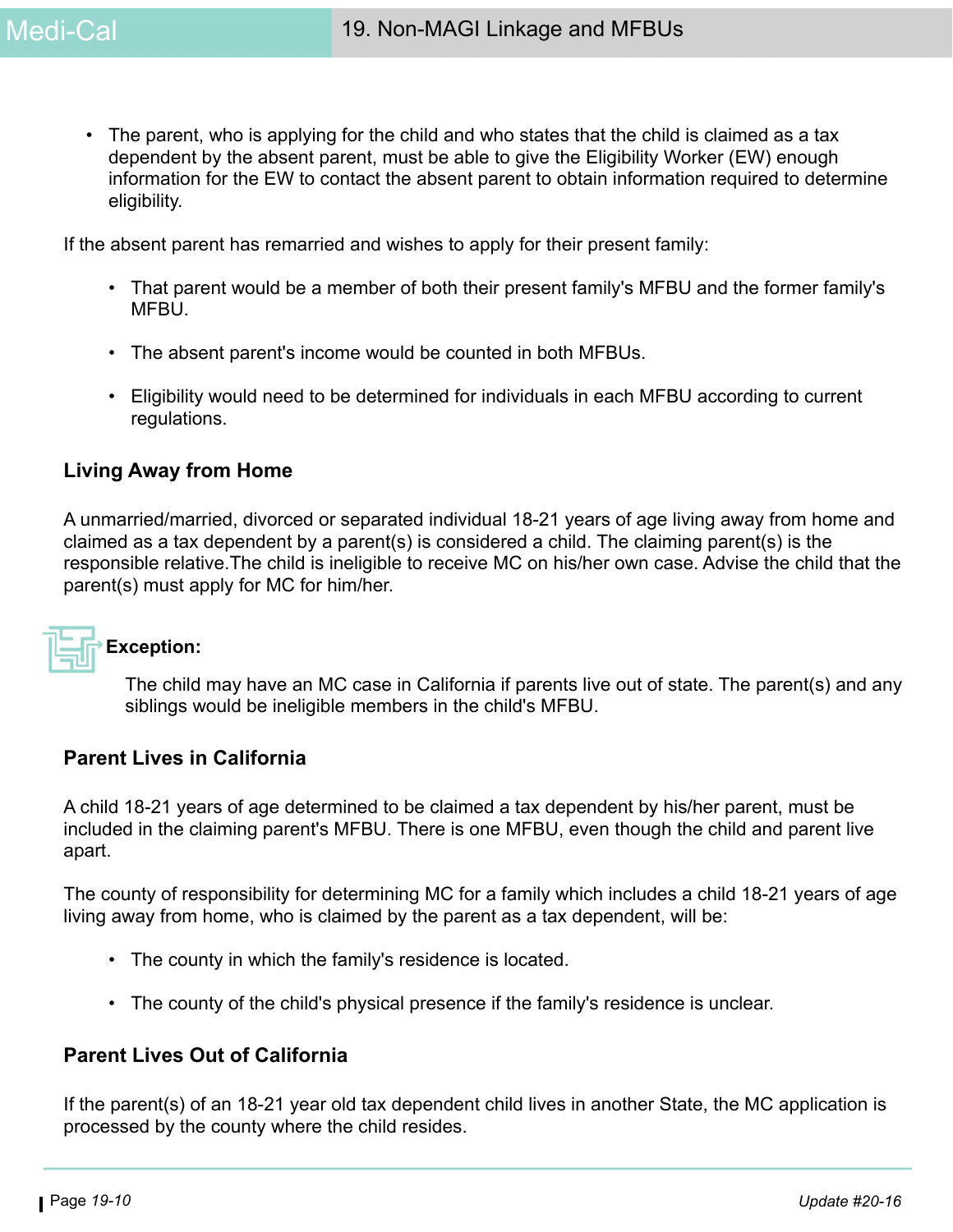Advise the child whose parent(s) live out of state that the application documents can be forwarded to the parent if they wish to pursue the request for MC. When the application is submitted:

- The parent(s) must respond within the time limits required by the application or redetermination process.
- If the parent(s) does not respond in time, the application must be denied or MC discontinued, unless good cause for the delay exists.

# **Note:**

The unmarried/married, divorced or separated individual 18-21 years of age living away from home and not claimed as a tax dependent by parent(s) is considered an adult. The individual's MC application is processed as requested.

# **19.5.2 Individuals Under 18 Years of Age**

# **Living at Home**

Any individual under 18 years of age living at home is considered a child in the MFBU.

- The parent(s) with whom the child lives is the responsible relative.
- The child must be included in the parent's MFBU.

# **Living Away from Home**

An individual under 18 years of age living away from home and handling all of his/her financial affairs (whether or not claimed as a tax dependent) is considered an adult.

- He/she will be in his/her own MFBU.
- Parental responsibility does not apply, even if claimed as a tax dependent by parents. Only actual parental contributions are included as available income.

An individual under 18 years of age living away from home, with a parent, caretaker relative or legal guardian handling some or all of the minor's financial affairs is considered a child.

- The individual who is handling the child's financial affairs must apply for MC on the child's behalf.
- There is no parental responsibility when a caretaker relative claims a child as a tax dependent. Parental responsibility only extends to the parent (natural or adoptive) of the child.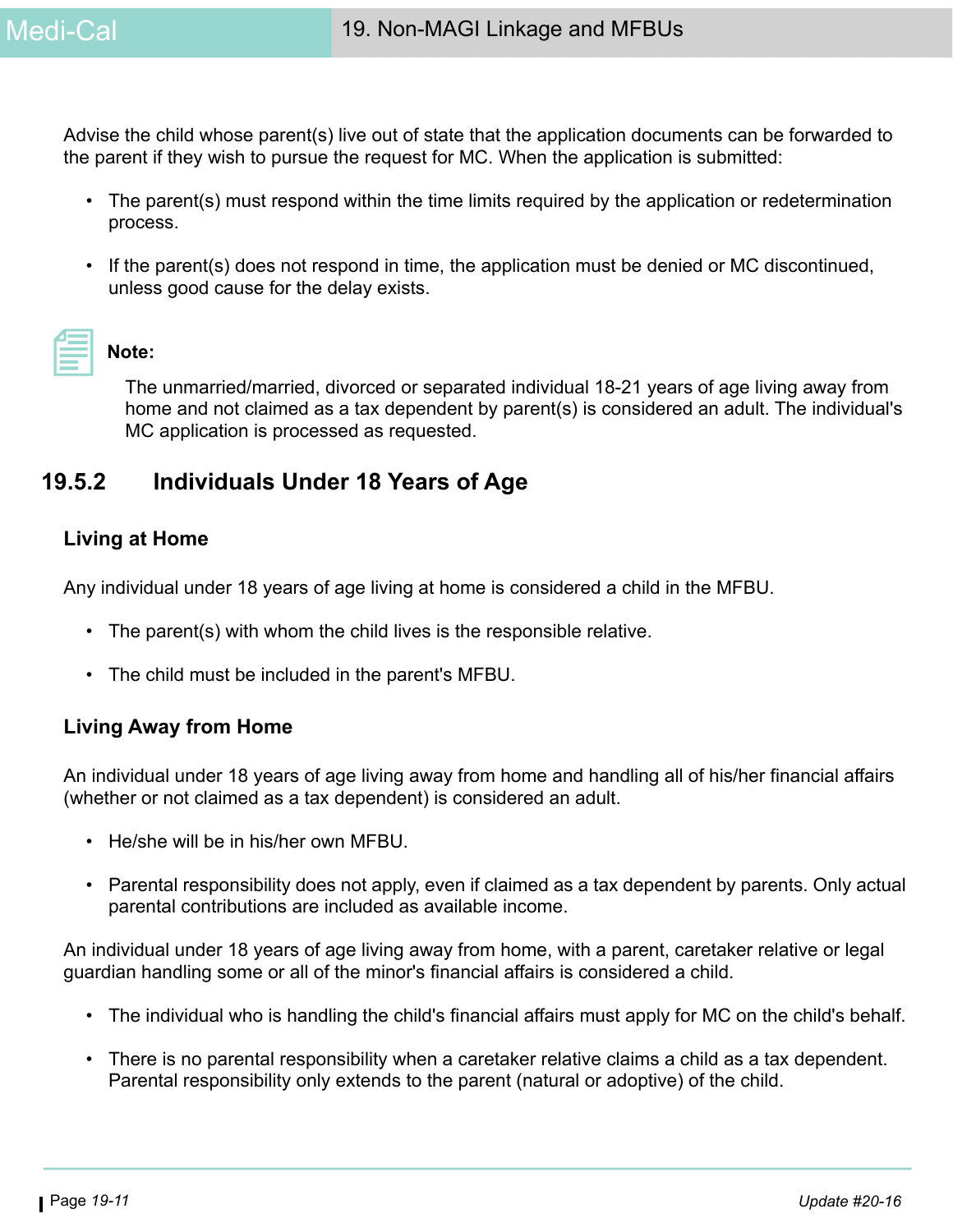# **19.6 Charts**

# **Unmarried Individuals Under 21**

| <b>Living Situation</b>                   | Age                                                                                                                            | <b>Claimed as a Tax</b><br><b>Dependent by</b><br>Parent(s)? |              | <b>Who Applies for Medi-Cal?</b>                                                                                                | <b>Status</b>  |                           |
|-------------------------------------------|--------------------------------------------------------------------------------------------------------------------------------|--------------------------------------------------------------|--------------|---------------------------------------------------------------------------------------------------------------------------------|----------------|---------------------------|
|                                           |                                                                                                                                | <b>Yes</b>                                                   | <b>No</b>    |                                                                                                                                 | <b>Adult</b>   | Child                     |
| Independent                               | 18-21 year old                                                                                                                 |                                                              | $\mathsf{X}$ | 18-21 year old                                                                                                                  | $\pmb{\times}$ |                           |
| living situation,<br>away from            |                                                                                                                                | $\sf X$                                                      |              | Parent                                                                                                                          |                | $\sf X$                   |
| parent's home;<br>unmarried.              | Under 18 year old handling all<br>own financial affairs.                                                                       |                                                              | X            | Under 18 year old                                                                                                               | X              |                           |
|                                           |                                                                                                                                | X                                                            |              | Under 18 year old                                                                                                               | X              |                           |
|                                           | Under 18 year old with a parent,<br>caretaker relative or legal<br>guardian handling some or all<br>child's financial affairs. |                                                              | X            | Parent, caretaker relative or<br>legal guardian. If they will not<br>and public agency refuses,<br>under 18 year old may apply. |                | $\boldsymbol{\mathsf{X}}$ |
|                                           |                                                                                                                                | $\mathsf{X}$                                                 |              | Same as above                                                                                                                   |                | $\mathsf{X}$              |
| Attending school                          | 18-21 year old who returns                                                                                                     |                                                              |              | Parent                                                                                                                          |                | X                         |
| away from<br>parent's home;<br>unmarried. | home when not in school and<br>considers the parent's home his<br>home.                                                        |                                                              | $\sf X$      | Parent                                                                                                                          |                | $\mathsf{X}$              |
|                                           | 18-21 year old who handles his                                                                                                 | $\sf X$                                                      |              | Parent                                                                                                                          |                | $\mathsf{X}$              |
|                                           | own financial affairs and<br>considers himself to be living on<br>his own.                                                     |                                                              | X            | 18-21 year old                                                                                                                  | X              |                           |
|                                           | Under 18 year old handling all                                                                                                 | X                                                            |              | Under 18 year old                                                                                                               | $\pmb{\times}$ |                           |
|                                           | his own financial affairs.                                                                                                     |                                                              | X            | Under 18 year old                                                                                                               | X              |                           |
|                                           | Under 18 year old with parent<br>handling his financial affairs.                                                               |                                                              |              | Parent                                                                                                                          |                | X                         |
|                                           |                                                                                                                                |                                                              | X.           | Parent                                                                                                                          |                | X                         |
| Living at home;                           | 18-21 year old                                                                                                                 | X.                                                           |              | Parent                                                                                                                          |                | X                         |
| unmarried.                                |                                                                                                                                |                                                              | X            | Parent                                                                                                                          |                | X                         |
|                                           | Under 18 year old                                                                                                              | X                                                            |              | Parent                                                                                                                          |                | X                         |
|                                           |                                                                                                                                |                                                              | X            | Parent                                                                                                                          |                | X                         |

**Table 19-1:**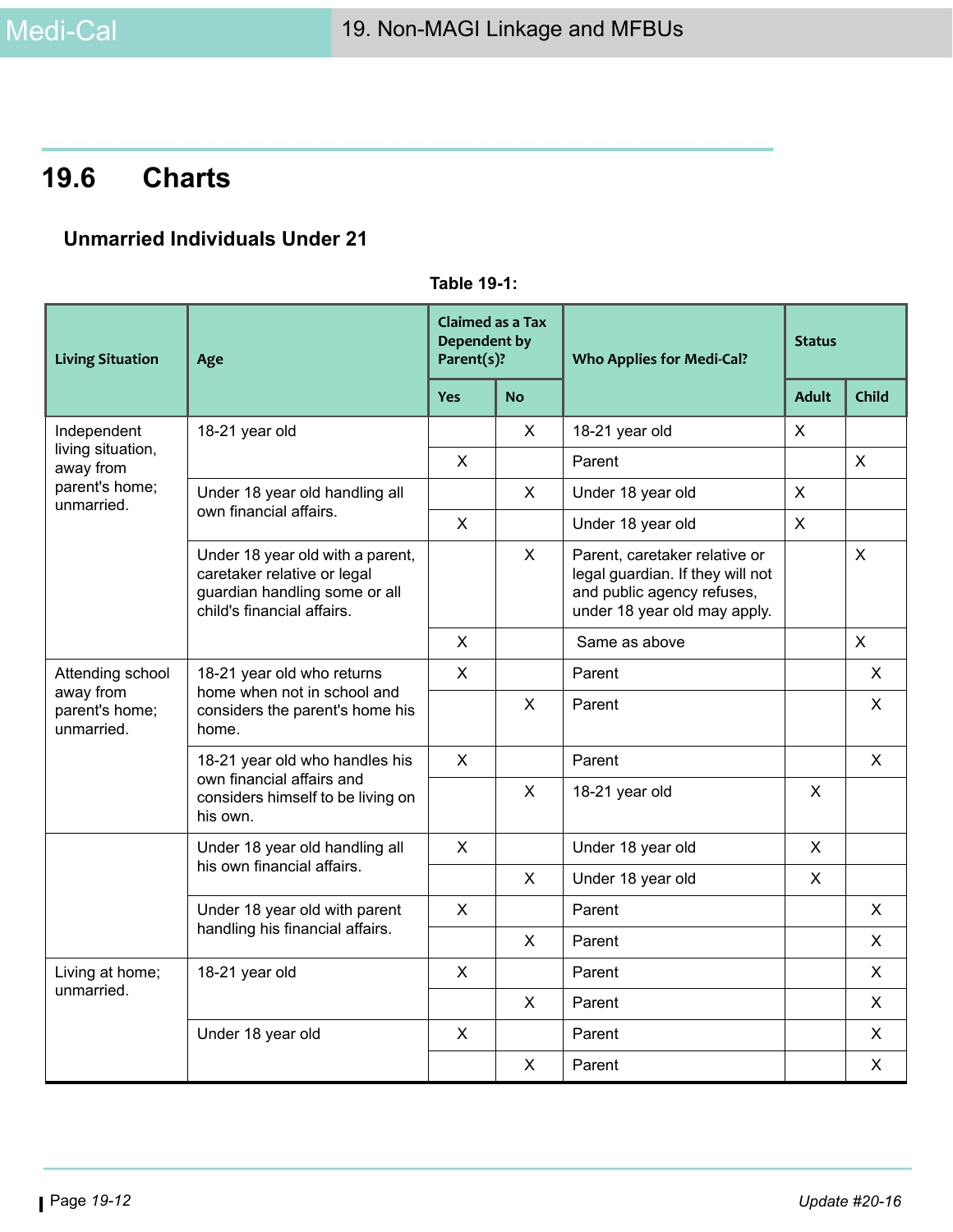# **Married, Divorced or Separated Individuals Under 21**

| <b>Living Situation</b>                                   | Age                                                                   | <b>Claimed as a Tax</b><br>Dependent by<br>Parent(s)? |              | <b>Who Applies</b><br><b>Status</b><br>for Medi-Cal? |              |              |
|-----------------------------------------------------------|-----------------------------------------------------------------------|-------------------------------------------------------|--------------|------------------------------------------------------|--------------|--------------|
|                                                           |                                                                       | <b>Yes</b>                                            | <b>No</b>    |                                                      | <b>Adult</b> | Child        |
| Independent living<br>situation, away from                | 18-21 year old                                                        |                                                       | X            | 18-21 year<br>old                                    | X            |              |
| parent's home; married,<br>divorced or separated.         |                                                                       | $\sf X$                                               |              | Parent                                               |              | $\mathsf{X}$ |
|                                                           | Under 18 year old handling ALL<br>own financial affairs               |                                                       | $\mathsf{X}$ | Under 18<br>year old                                 | X            |              |
|                                                           |                                                                       | X                                                     |              | Under 18<br>year old                                 | X            |              |
| Attending school away                                     | 18-21 year old who returns home                                       |                                                       |              | Parent                                               |              | $\mathsf{X}$ |
| from parent's home;<br>married, divorced or<br>separated. | when not in school and considers<br>the parent's home his home.       |                                                       | $\sf X$      | 18-21 year<br>old                                    | X            |              |
|                                                           | 18-21 year old who handles his<br>own financial affairs and considers | $\sf X$                                               |              | Parent                                               |              | $\mathsf{X}$ |
|                                                           | himself to be living on his own.                                      |                                                       | X            | 18-21 year<br>old                                    | $\mathsf{X}$ |              |
|                                                           | Under 18 year old handling ALL<br>own financial affairs               | $\sf X$                                               |              | Under 18<br>year old                                 | X            |              |
|                                                           |                                                                       |                                                       | $\mathsf{X}$ | Under 18<br>year old                                 | $\mathsf{X}$ |              |
| Living at home; married,                                  | 18-21 year old                                                        | $\times$                                              |              | Parent                                               |              | $\mathsf{X}$ |
| divorced or separated.                                    |                                                                       |                                                       | X            | Parent                                               |              | $\mathsf{X}$ |
|                                                           | Under 18 year old                                                     | $\sf X$                                               |              | Parent                                               |              | $\mathsf{X}$ |
|                                                           |                                                                       |                                                       | X            | Parent                                               |              | X            |

#### **Table 19-2:**

# **19.7 Common-Law Marriage**

Although California does not recognize Common-Law Marriage, for the purposes of MC, any out-of-state marriage between individuals is valid as long as it is valid where it was contracted or performed. In cases in which there was no formal marriage, it may be that a common-law marriage was established in another state. For the purpose of MC eligibility, common-law marriages are treated the same way as regular marriages. Common-Law Marriages can be verified by any formal documentation or by sworn statement.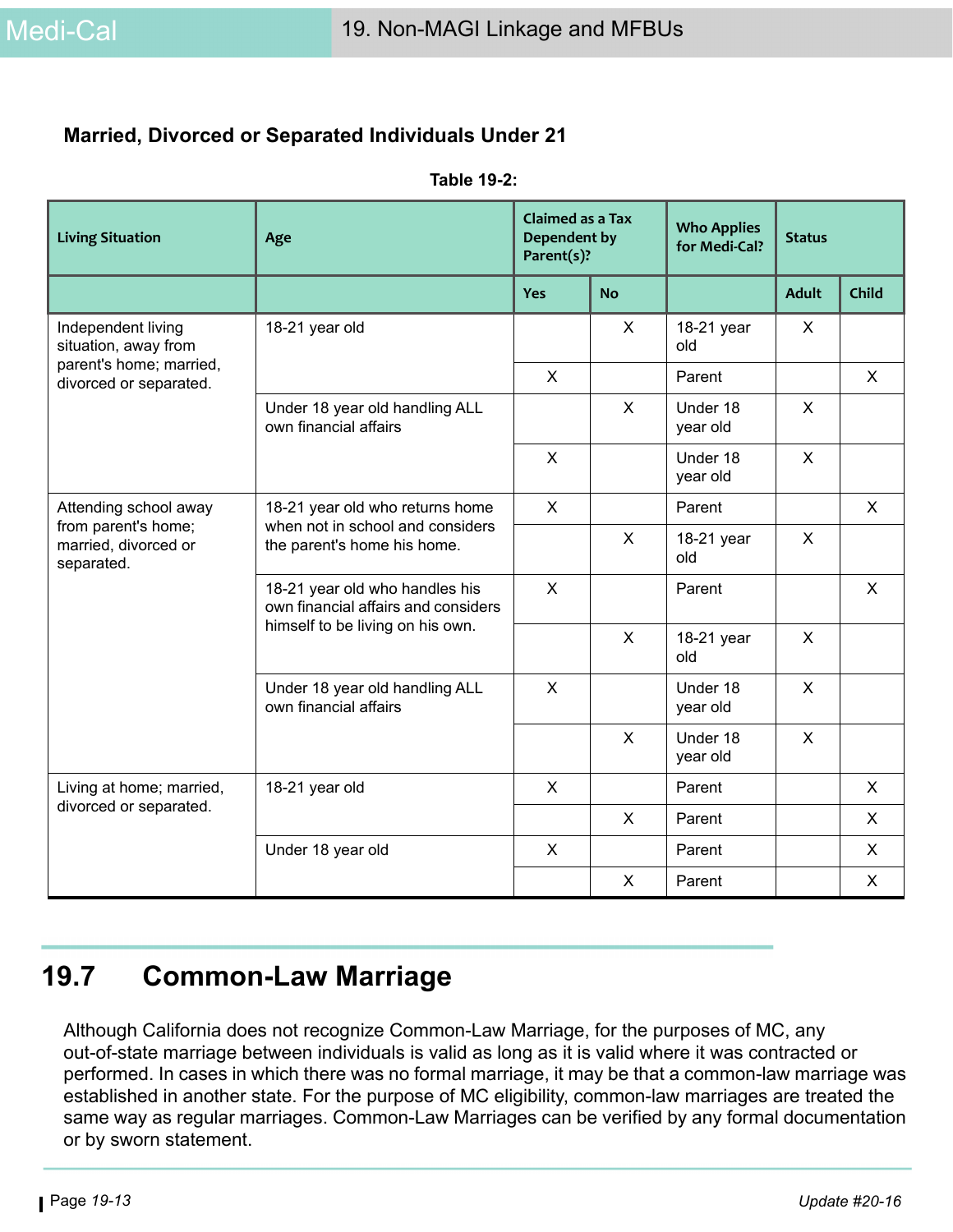# **19.8 Same-Sex Spouses and Registered Domestic Partners**

In 2015, the U.S. Supreme Court held that same-sex marriages are valid, regardless if State law recognizes them. Effective June 26, 2013, all same-sex couples are treated the same as opposite-sex couples for Non-MAGI MC eligibility.

|--|

**Note:** 

This decision does not affect the policy for Registered Domestic Partners (RDPs).

## **Registered Domestic Partners**

Effective January 1, 2005, AB 205 extended the rights and responsibilities of a spouse under state law to RDPs. AB 205 also extended these rights and responsibilities to a member of a legal union validly formed in another jurisdiction that is equivalent to a California RDP.

A Registered Domestic Partnership exists when:

- Two individuals of the same sex complete a notarized Declaration of Domestic Partnership that is signed by both partners and filed with the Secretary of State
- Two individuals of the opposite sex complete a notarized Declaration of Domestic Partnership that is signed by both partners and filed with the Secretary of State AND one or both of the individuals is over age 62.
- A legal union between two individuals of the same sex, other than a marriage that was validly formed in another state, is also valid in California if it is substantially equivalent to a registered domestic partnership as defined by AB 205.

| <b>Contract Contract Contract Contract Contract Contract Contract Contract Contract Contract Contract Contract Co</b> |  |
|-----------------------------------------------------------------------------------------------------------------------|--|
|                                                                                                                       |  |
|                                                                                                                       |  |
|                                                                                                                       |  |
|                                                                                                                       |  |
|                                                                                                                       |  |
|                                                                                                                       |  |
|                                                                                                                       |  |
|                                                                                                                       |  |

#### **Note:**

For MC purposes, domestic partners are not required to verify their status. They only need to indicate on the application that they are domestic partners and then sign under penalty of perjury.

# **Eligibility for Medi-Cal**

Federal law does not recognize RDP relationships, however, RDP rights and responsibilities under AB 205 apply for State-only funded MC programs that are not based on federal law.

RDPs are not eligible for federal MC benefits unless: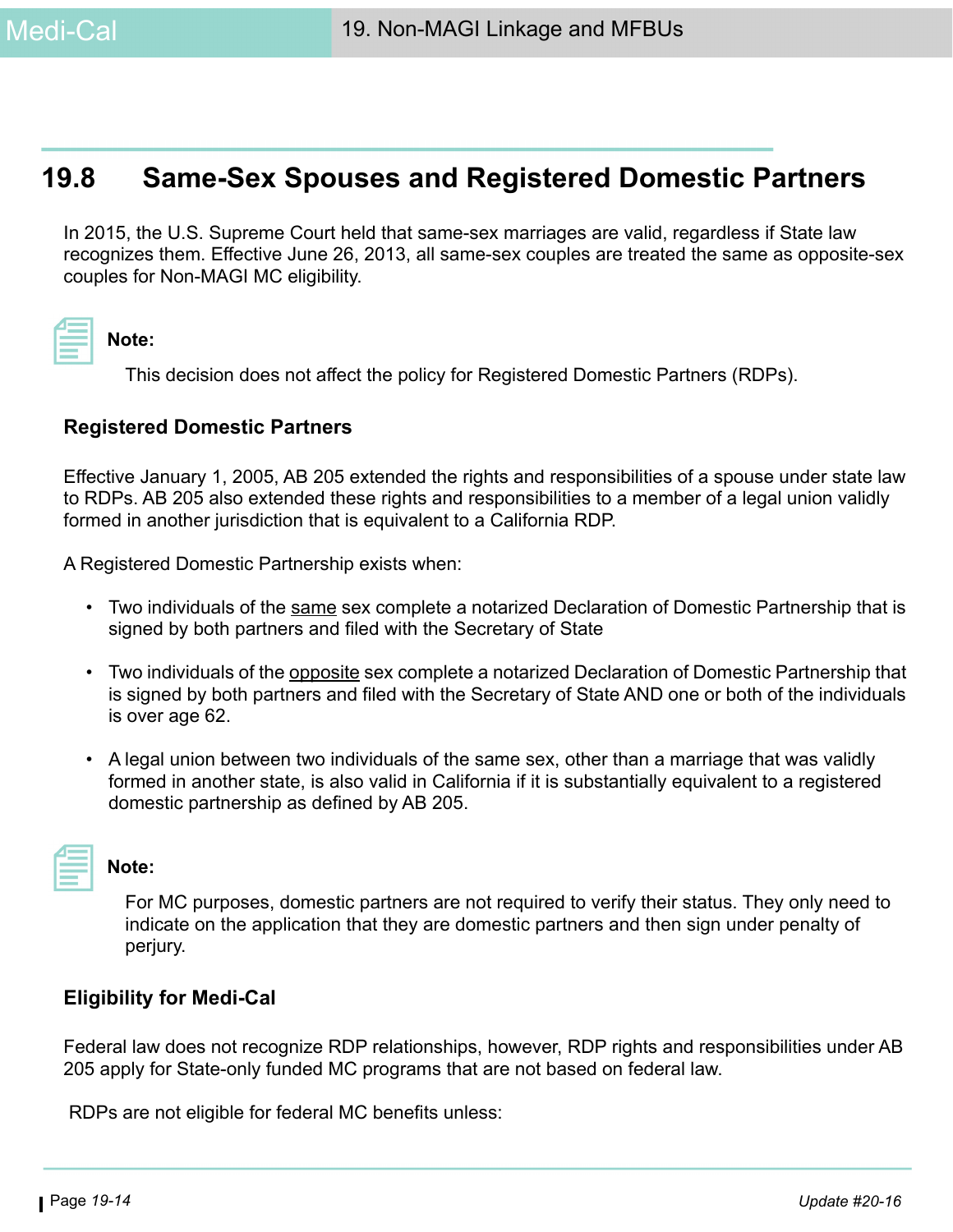- They are a natural or adoptive parent of a child in the MFBU
- The name of both RDPs appear on the child's birth certificate
- They can establish eligibility linkage on their own behalf (e.g., by being aged, blind, disabled, pregnant, etc).

The RDP may be eligible for certain state-funded MC programs because he/she is treated as a spouse under state law. These state only programs include:

- Dialysis Program Dialysis and supplemental dialysis-related services (Aid Code 71)
- Total Parenteral Nutrition (TPN) Program TPN only services of the Special Treatment Program (Aid Code 73)
- The Medically Indigent Adults in Long-Term Care (LTC) program LTC for individuals who have no linkage to federal programs (Aid Code 53)
- Minor Consent program Confidential services for individuals under 21 who meet the definition of a child. (Aid Codes 7M, 7N, 7P, 7R)
- State-funded Breast and Cervical Cancer Treatment Program (BCCTP) Breast cancer treatment for 18 months; cervical cancer treatment for 24 months for those individuals not eligible for the federal BCCTP.

If the RDPs have a mutual child (a natural/adopted child of one RDP that has been adopted by the other RDP), or the name of both RDPs appear on the child's birth certificate, treat both parents as unmarried parents of the child when determining MC.

California RDPs have the same rights, protections and benefits, and are subject to the same responsibilities, obligations and duties under law granted to and imposed upon spouses in civil marriages.

Each RDP must establish his/her own federal MC eligibility without considering the presence of the other RDP. If no federal eligibility exists, treat the RDPs as spouses for purposes of determining eligibility for one of the State-only programs described above.

# **19.9 Caretaker Relative Rules and Requirements**

The following rules apply to caretaker relatives: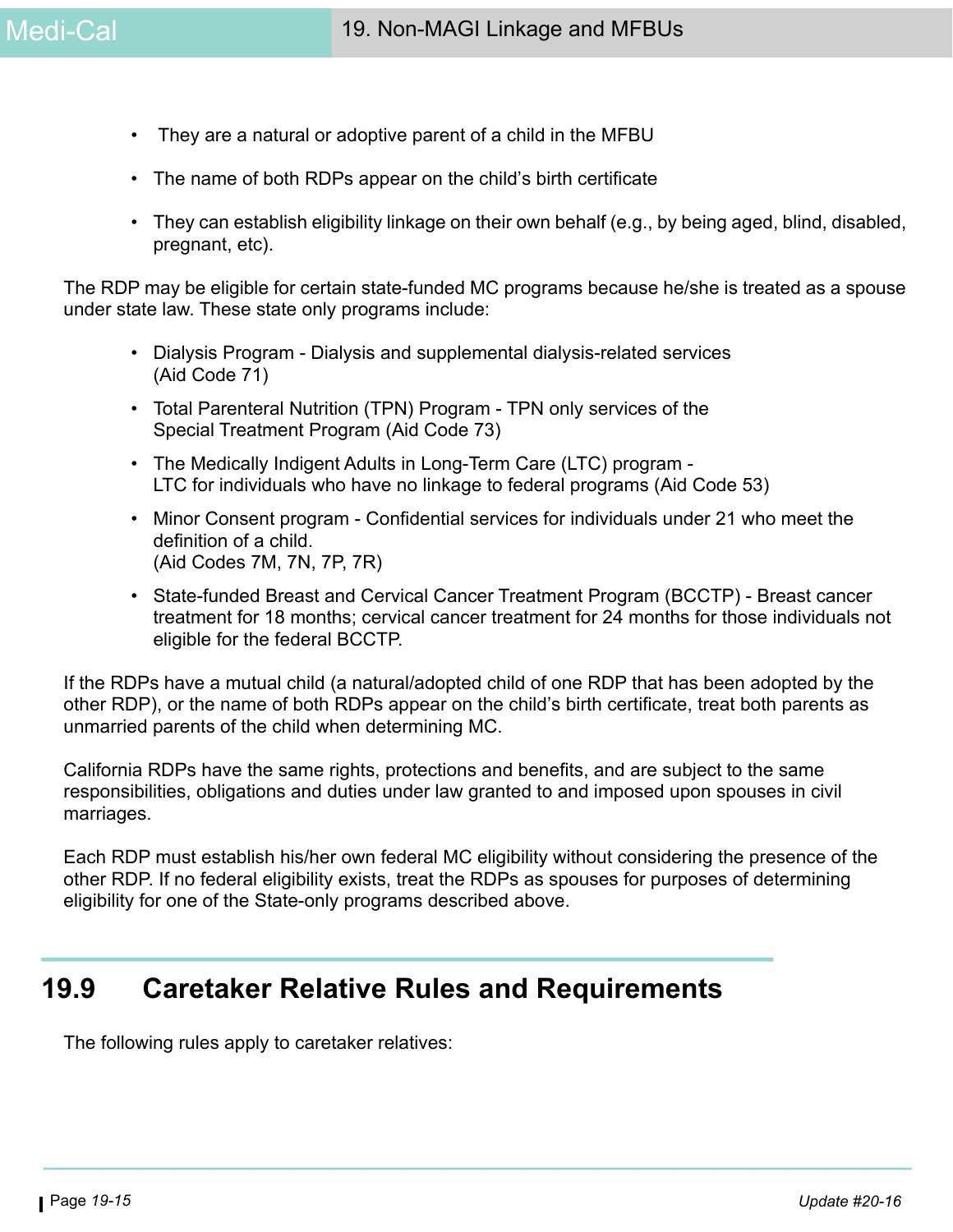- Only one non-parent caretaker relative may be linked to a child. If there is more than one child in the household and they are not siblings, each caretaker may be linked to a different child. The caretakers would be in separate budget units with their related child. The spouse for spouse responsibility rule does not apply.
- A caretaker relative is not required to be in the MFBU if he/she is not requesting MC benefits for himself/herself.
- A caretaker relative with his/her own deprived child and a related child may choose to be linked to either his/her own child or the related child.
- If a relative of a child had his/her marriage annulled, the former spouse of the relative cannot be considered a caretaker relative
- Caretaker relatives of children receiving Public Assistance (e.g., CalWORKs, Foster Care, SSI) has AFDC-MN linkage and may qualify for MC benefits for themselves, if otherwise eligible.

Children who are receiving PA are not in the MFBU with the caretaker relative. For the MN program, children under 21 living in the home with the senior parent is considered a child. Therefore, a senior parent has MN linkage if the minor parent and the minor parent's child are receiving CalWORKs. [Refer to MN/MI Section]

# **19.9.1 Relationship to Child**

The caretaker relative must be related to the applicant or eligible child by any of the following relationships:

- Biological Relatives
	- Parent (1st degree)
	- Grandparent or sibling (2nd degree)
	- Great grandparent, uncle or aunt, niece or nephew (3rd degree)
	- Great-great grandparent, great uncle or aunt, or first cousin (4th degree)
	- Great-great-great grandparent, great-great uncle or aunt, or first cousin, once removed (5th degree).
- Step Relatives
	- Stepfather
	- Stepmother
	- Stepbrother/sister
- Spouses of Relatives
	- Spouses of any person named above, even after the marriage has been terminated by death or divorce.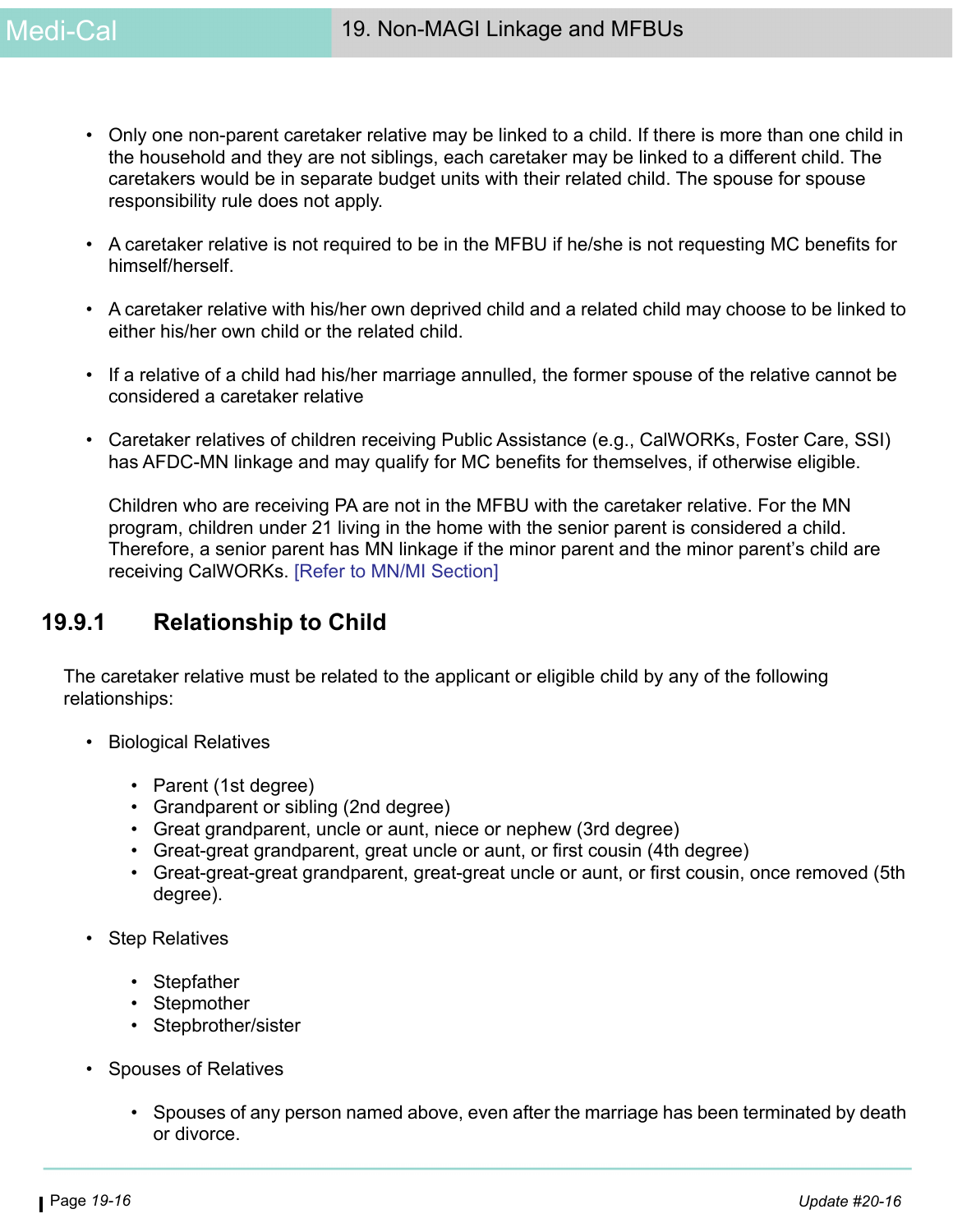- Adoptive Relatives
	- A person who legally adopts the child, or that person's relatives, as specified above.

When a child has been relinquished, adopted or parental rights are terminated, use the "AFDC Caretaker Relative Documentation Chart" (SCD 1383) to determine if appropriate caretaker relative relationship exists.



**Reminder:**

A relative may be the caretaker relative only if the child's parent is not living in the home.

# **19.10 Joint Custody Rules**

Periods of time spent in the home of the parent who is not the caretaker parent will be considered temporary absences. The EW must see a copy of the divorce decree to verify custody time periods.

When a child stays for alternate periods of one month or less with each of his/her parents who are separated or divorced, the following rules apply:

- The parent with whom the child stays for the majority of the time is the caretaker relative in most instances. The temporary absence of the parent or the child from the home does not affect this determination.
- The parent with whom the child stays for less than the majority of the time may be the caretaker relative, if that person can establish that he/she has majority responsibility for care and control of the child.

When the child spends an equal amount of time with each parent and each parent exercises an equal share of care and control responsibilities, the parent who applies for aid will be the caretaker relative, provided that the child's other parent is not currently applying for or receiving aid for the child.

When both parents exercise equal day-to-day care and control responsibilities, and both have applied for aid for the child, the caretaker parent must be determined in the following order:

| IF                                                                                  | THEN the caretaker parent must be                                                    |
|-------------------------------------------------------------------------------------|--------------------------------------------------------------------------------------|
| There is a court order,                                                             | The parent designated as the primary caretaker for<br>purposes of public assistance. |
| No court order designation exists and<br>only one parent would be eligible for aid, | The parent who would be eligible.                                                    |

#### **Table 19-3:**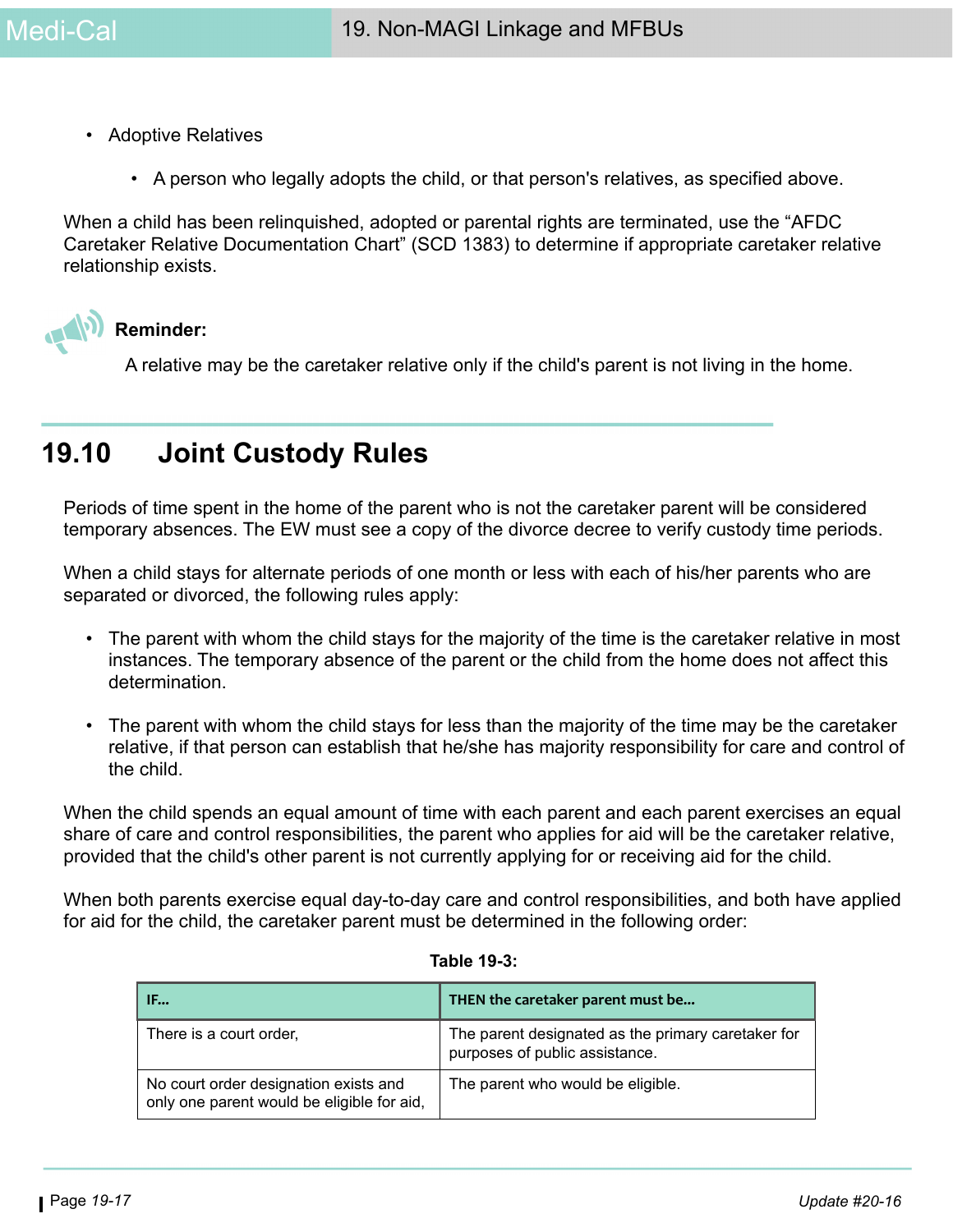**Table 19-3:** 

| IF                                                               | THEN the caretaker parent must be                   |
|------------------------------------------------------------------|-----------------------------------------------------|
| No court order designation exists and<br>both would be eligible, | designated by the parents.                          |
| The parents cannot agree on the<br>designation of a caretaker,   | The parent who first applied for aid for the child. |

## **Note:**

The parent who has been determined to be the caretaker parent of a child who stays with the other parent for alternating periods of one month or less must remain the caretaker parent during the period when the child is with the other parent.

# **19.10.1 Alternating Periods of One Month or More**

When a child stays for alternating periods of one month or more with different individuals who are not living together, the caretaker parent must be determined as follows:

- The individual who applies for aid and meets the requirements of a caretaker parent, or
- When more than one person applies for aid and could meet the requirements of a caretaker parent, the caretaker parent must be the individual with whom the child stays on the first of each month for which aid is provided.

# **19.11 MFBU Determinations**

All family members living in the home, other than those specified in the exceptions outlined in Section 24.8.4 below, must be included in the MFBU, whether or not they are eligible for, or request to receive MC.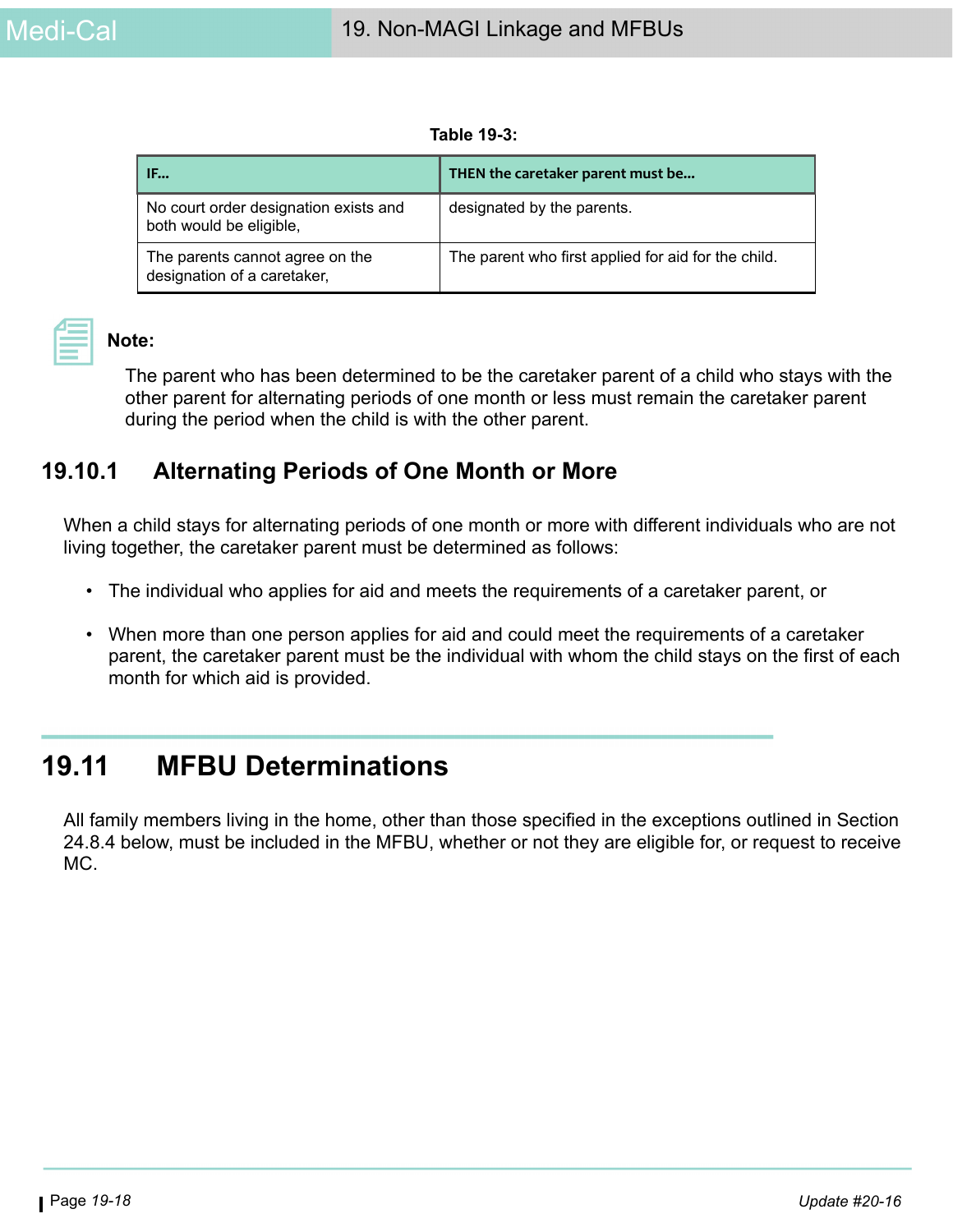# **19.11.1 MFBU Composition Examples**

# **Table 19-4: Family Composition Examples**

| <b>Family Composition</b>                                                                                                           | <b>No. of MFBUs</b>       | Who Is Included In Each MFBU                                                                                                                                                                                                                                                                                                            |
|-------------------------------------------------------------------------------------------------------------------------------------|---------------------------|-----------------------------------------------------------------------------------------------------------------------------------------------------------------------------------------------------------------------------------------------------------------------------------------------------------------------------------------|
| Individual adult                                                                                                                    | 1                         | Individual adult                                                                                                                                                                                                                                                                                                                        |
| Individual and spouse                                                                                                               | 1                         | Individual and spouse                                                                                                                                                                                                                                                                                                                   |
| Parent(s) and children                                                                                                              | 1                         | Parent(s) and children                                                                                                                                                                                                                                                                                                                  |
| Both unmarried parents and mutual<br>children                                                                                       | 1                         | Both unmarried parents and mutual children                                                                                                                                                                                                                                                                                              |
| Both unmarried parents, mutual<br>children and separate children of<br>either/both parents                                          | $\mathbf{1}$              | Both unmarried parents, mutual children, separate<br>children.<br>EXCEPTION: When all the mutual children are excluded,<br>each unmarried parent and that unmarried parent's<br>separate children shall be in a separate MFBU = 2 MFBUs                                                                                                 |
| Parent, spouse, mutual children                                                                                                     | 1                         | Parent, spouse, mutual children                                                                                                                                                                                                                                                                                                         |
| Parent, spouse, mutual children<br>and/or separate child of either or<br>both parents                                               | 1                         | Parent, spouse, mutual children, separate children or the<br>parent and the separate children of that parent if the<br>conditions under [Refer to "Stepparents," page<br>19-27]] are met.                                                                                                                                               |
| Sibling children if all other family<br>members are PA or Other PA                                                                  | 1                         | Sibling children                                                                                                                                                                                                                                                                                                                        |
| Sibling children, with a caretaker<br>relative other than a natural/adoptive<br>parent.                                             | $\mathbf{1}$<br><b>OR</b> | Sibling children and caretaker relative, if latter chooses to<br>be included in children's MFBU. There would be an<br>AFDC-MN linkage for the caretaker relative [one case,<br>child(ren's) mother's name].                                                                                                                             |
|                                                                                                                                     | $\overline{2}$            | Two MFBUs:<br>• Sibling children (separate case)<br>• Caretaker relative with other linkage, (separate case)<br>If the caretaker relative chooses to be in his/her own<br>MFBU, there is NO AFDC-MN linkage for the caretaker<br>relative.<br><b>Exception:</b> The caretaker relative of a PA or SSI child<br>retains AFDC-MN linkage. |
| Sibling children, non parent<br>caretaker relative, caretaker<br>relative's spouse and/or children<br>(spouse has no linkage)       | 2                         | Two MFBUs:<br>Caretaker; related sibling children<br>Caretaker relative and caretaker's spouse as ineligible<br>members; their eligible children                                                                                                                                                                                        |
| Minor married child (living with<br>parents), her spouse, their children,<br>minor child's parent(s) and or spouse<br>and children. | 3                         | Three MFBUs:<br>Minor married child as eligible; minor child's spouse and<br>children as ineligible; minor parent's parent(s) and /or<br>spouse and children as ineligible<br>Minor parent as ineligible; spouse and children as<br>eligible<br>Minor parent's parent(s) as eligible; minor child as<br>ineligible                      |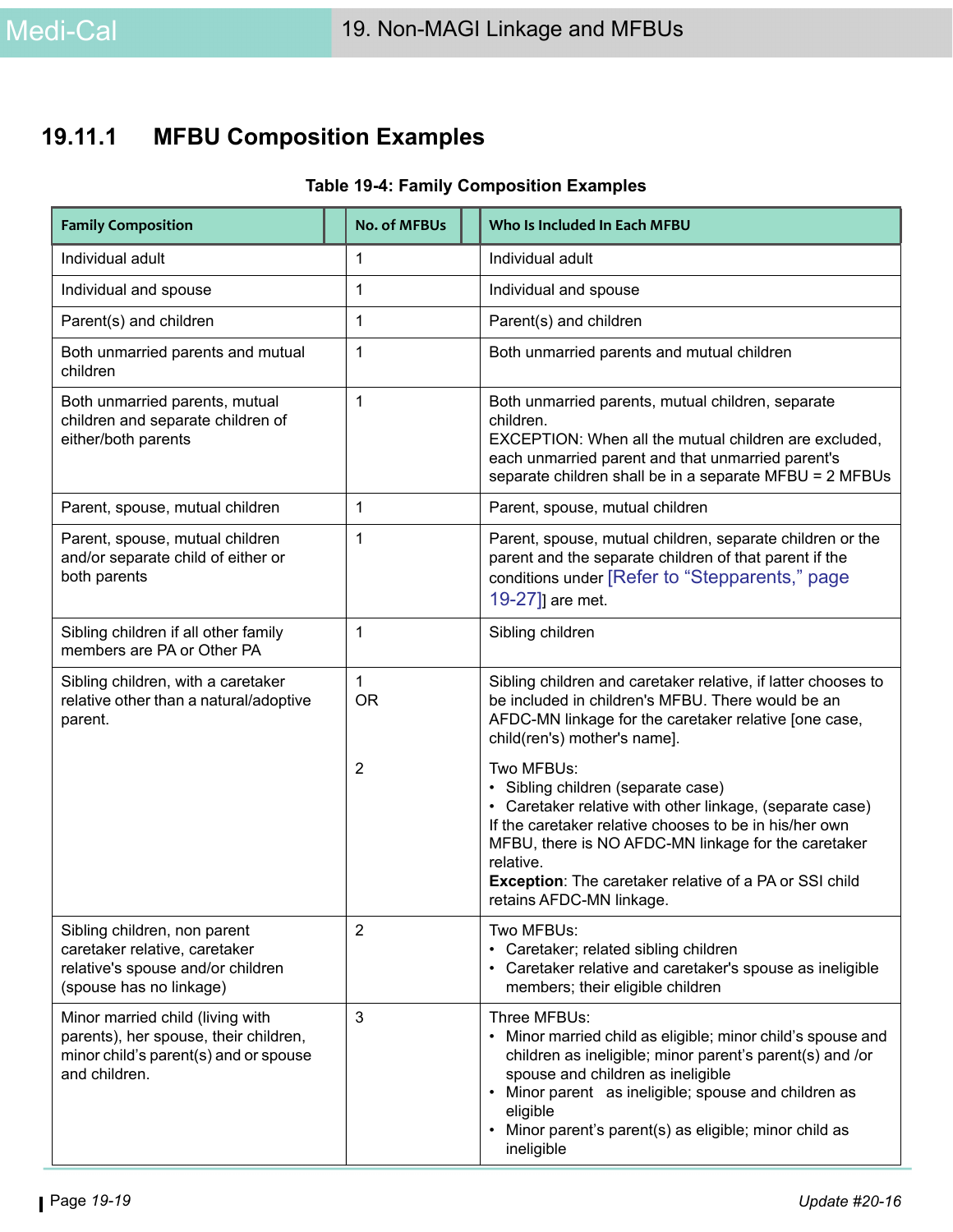# **19.11.2 Ineligible Members**

#### **Ineligible members of an MFBU include:**

• Individuals who refuse to apply for a Social Security number (SSN).

**Note:**

Undocumented individuals are not required to possess or apply for a SSN as a condition of eligibility.

- Individuals who refuse to apply for medicare.
- Individuals who refuse to apply for and accept unconditionally available income.
- Individuals who are eligible for Edwards, Four Month Continuing or Transitional Medi-Cal.
- Married or unmarried minor parent(s) living with parents when minor parent's children need MC [\[Refer to "MFBU determination When the Child Lives at Home," page 19-23\]](#page-22-0).]

#### **Note:**

A minor parent who applies for Minor Consent Services is eligible for Medi-Cal in his/her own MFBU.

- Parent of the separate children in stepparent cases in which only the one parent's separate children request MC. [\[Refer to "Stepparents," page 19-27\].](#page-26-0)]
- Parents who reside outside California who claim their California resident children as tax dependents.
- A married child living with his/her own parents, whether claimed by parents as tax dependents or not is considered to be a child and must not be included in his/her own MFBU as an adult. The married child is in one MFBU as the only eligible member. The married child's spouse and children and the married child's parent(s) must be included in the same MFBU as ineligible (IE) members.
- If a married child's parent(s) want MC, a separate MFBU would include the married child's parents as eligible members, and the married minor parent child as an IE member.
- If a married child's spouse and children want MC, their MFBU would include the married child's spouse and children as eligible members and the married child as an ineligible (IE) member because he/she is financially responsible for his/her spouse and children. [Refer to "Income In-Kind," page 20-38]
- Individuals unable to meet the basic eligibility criteria for any MC programs.
- A parent or a spouse who chooses to be aided with his/her related child in the MN program is also an ineligible member in his/her spouse/children's MN/MI MFBU.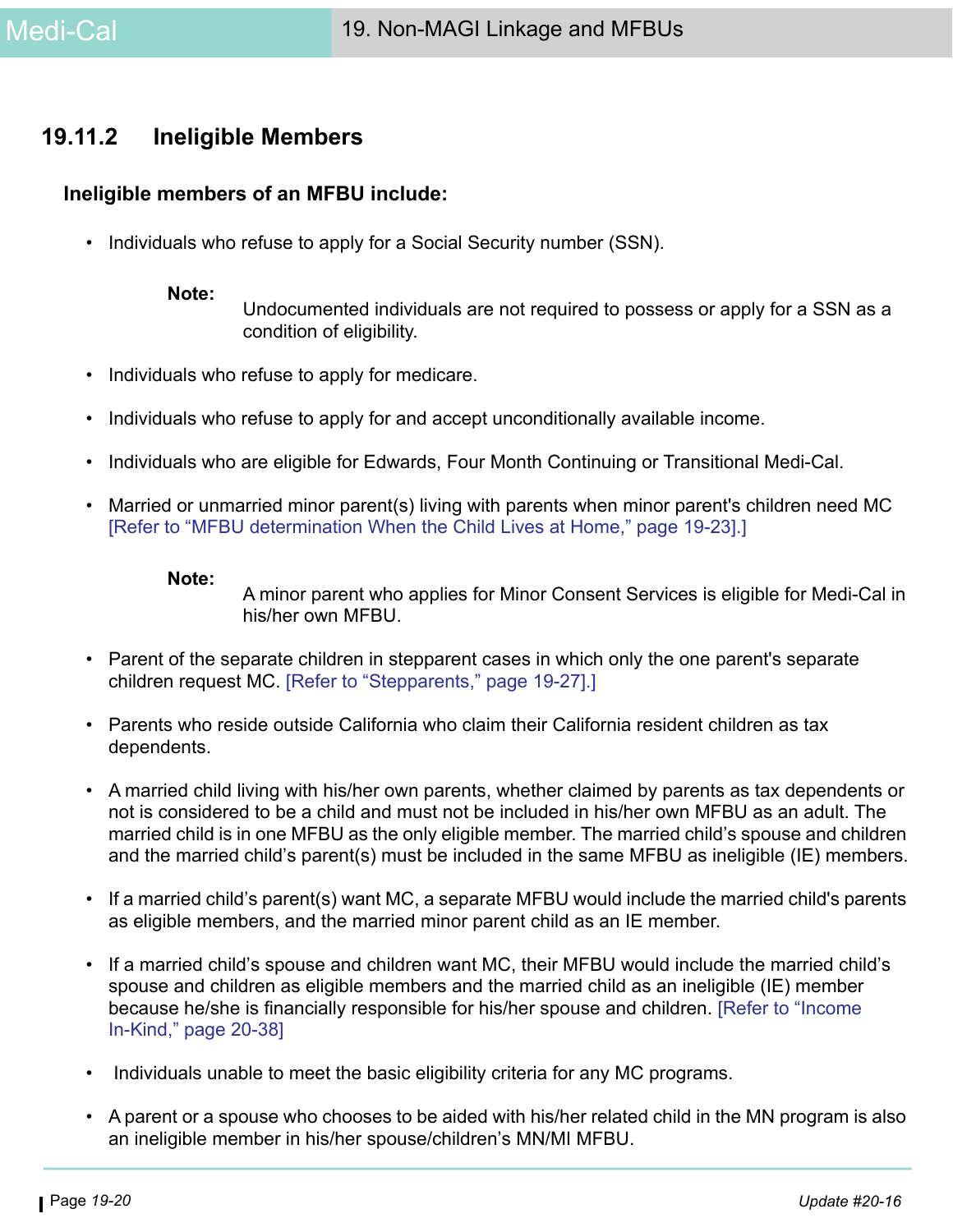- A parent or caretaker relative who refuses to assign to the state all rights to medical support and payments for medical care from any third party.
- A parent or caretaker relative who refuses, without good cause, to
	- Cooperate in establishing paternity for a child under eighteen years of age born out of wedlock for whom MC is requested, and/or
	- Obtain medical support and payments, and/or
	- Identify and provide any information concerning any third party who is or may be liable to pay for medical care or support.
- Individuals who are eligible, but refuse MC; their income and property must be included in the eligibility determination.

# **The following applies to ineligible members of an MFBU:**

- Property is included in determining eligibility.
- Income is used in determining SOC.
- Maintenance need for the MFBU includes all ineligible members.
- Medical expenses of ineligible members can be used to meet the SOC for the MFBU.
- Ineligible Members who are receiving MC under any of the following aid types may also use their non MC covered health care costs to help meet the SOC for the MFBU:

Edwards, Aid Code 38. Four-Month Continuing Eligibles, Aid Code 54. Transitional Medi-Cal Eligibles, Aid Codes 39, 3T, 59, 5T.

• Ineligible members do not receive MC cards.

| and the state of the state of the state of the state of the state of the state of the state of the state of th |  |  |
|----------------------------------------------------------------------------------------------------------------|--|--|
|                                                                                                                |  |  |
|                                                                                                                |  |  |

**Note:** 

Ineligible child(ren) cannot establish AFDC-MN linkage for the MFBU.

# **19.11.3 Excluded Members**

Excluded members of an MFBU may include the following:

- Any child, other than an unborn, who either:
	- Chooses not to receive Medi-Cal, or
	- Refuses to provide information about his/her property and/or income.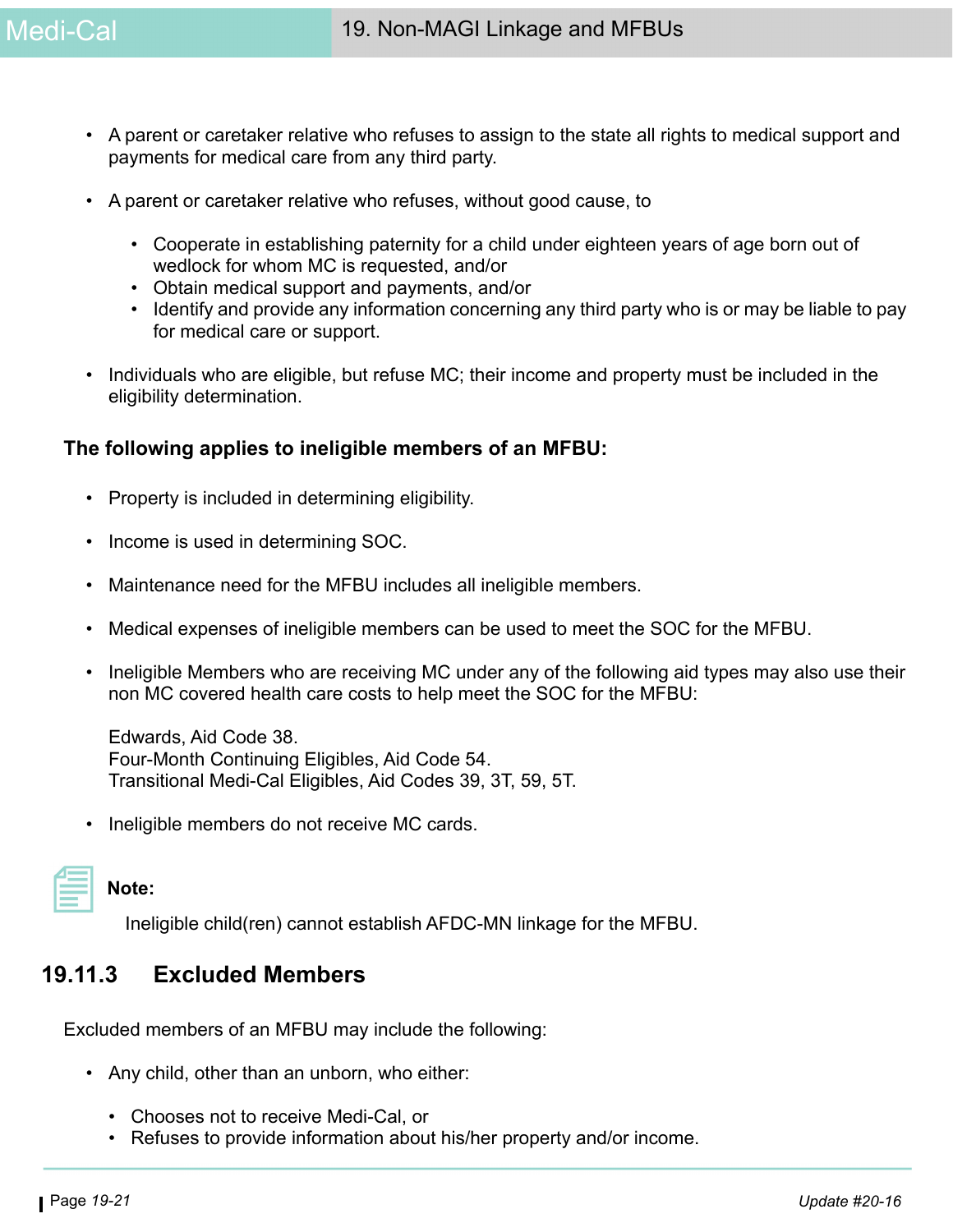• Members of a stepparent unit (other than the parent) when only the separate children of one parent want Medi-Cal.

An excluded person cannot be included in the MFBU. If an excluded person later wishes to apply for Medi-Cal, he/she can only be added the month of request and up to 3 months Retro.

A client receiving SSI benefits cannot be included in the MFBU.

### **Rules Applied to Excluded Members**

The following rules apply to individuals who are excluded from an MFBU:

- Property is not included in determining eligibility for the MFBU.
- Income is not used in determining the SOC for MFBU.
- The maintenance need or the property limit for the MFBU does not include these individuals.
- Medical expenses of excluded members cannot be used to meet the SOC for the MFBU.
- Excluded members do not receive MC cards.
- Applications cannot be made separately, unless for Minor Consent Services.
- Excluded child(ren) cannot provide AFDC linkage for the MFBU.

### **Adding Excluded Individuals to the MFBU**

If MC is later requested for an excluded person, s/he can be added to the MFBU the month of request and up to three months Retro.

# **19.11.4 Unmarried Pregnant Women**

An unmarried pregnant woman (including Minor Consent applicants) may choose to apply for MC only for herself, even though the unmarried father is residing in the home.

• When Continued Eligibility (CE) rules apply, the unmarried father must be added to the MFBU when the child is age one unless he is requesting MC for himself and/or his other mutual or separate children.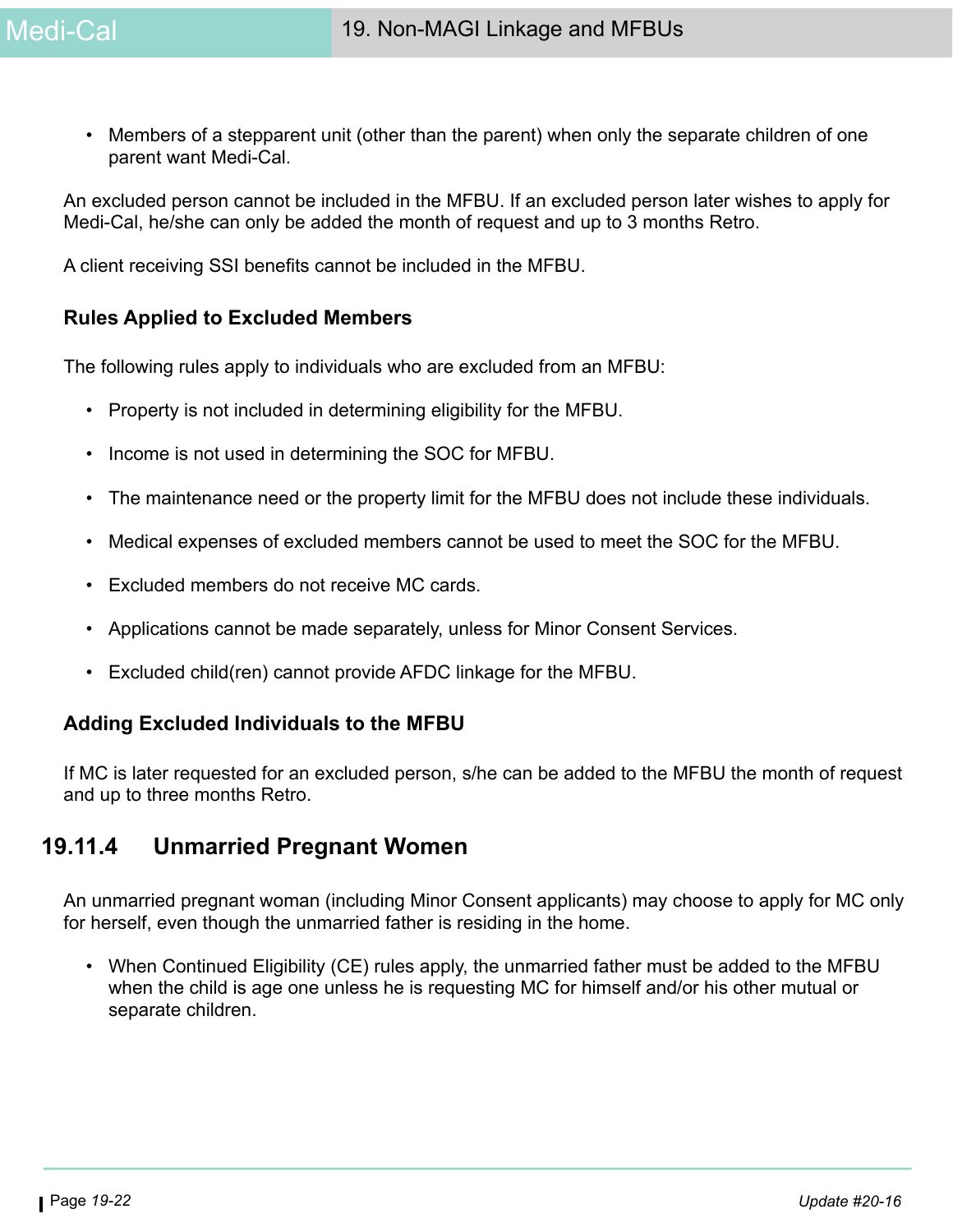• The unmarried father may choose to be included in an MFBU with the unborn and mother. He may receive MC if he has linkage.

#### **Note:**

EWs must evaluate AFDC-MN linkage for the unmarried pregnant woman whenever possible before establishing MI. [Refer to "Infants, Children, and Pregnant Individuals," page 29-1]

- The unmarried pregnant woman may choose to exclude:
	- Her other mutual child(ren).

If other mutual child(ren) are included, then the father must also be in the MFBU.

• Her separate child(ren).

# <span id="page-22-0"></span>**19.11.5 MFBU determination When the Child Lives at Home**

The minor child living at home is included in the parent's MFBU with the following exceptions:

- A child applying only for Minor Consent Services is not included in the parent's MFBU.
- An excluded child is not included in the parent's MFBU.
- A blind or disabled MN person who is 18-21 years of age living in the home is considered an adult.

The minor living with CalWORKs (cash) parents will be set up in his/her own MFBU. The AFDC parents are receiving PA, and not considered part of the family composition.



#### **Example:**

A 19 year old living with CalWORKs parents would be an MFBU of one. Only the 19 year old's income and resources are included in eligibility and SOC determination. He/she maintains AFDC linkage. MC is set up in the parent's case.

# **19.11.6 MFBU Determinations when an Unmarried Minor Parent Lives in the Home of Senior Parent(s)**

### **MFBU Rules for Unmarried Pregnant Minor**

Minor parent cases are three generation households. The senior parents are financially responsible for the minor parent but not for his/her child (their grandchild).

A minor parent may be included in the senior parent(s) MFBU.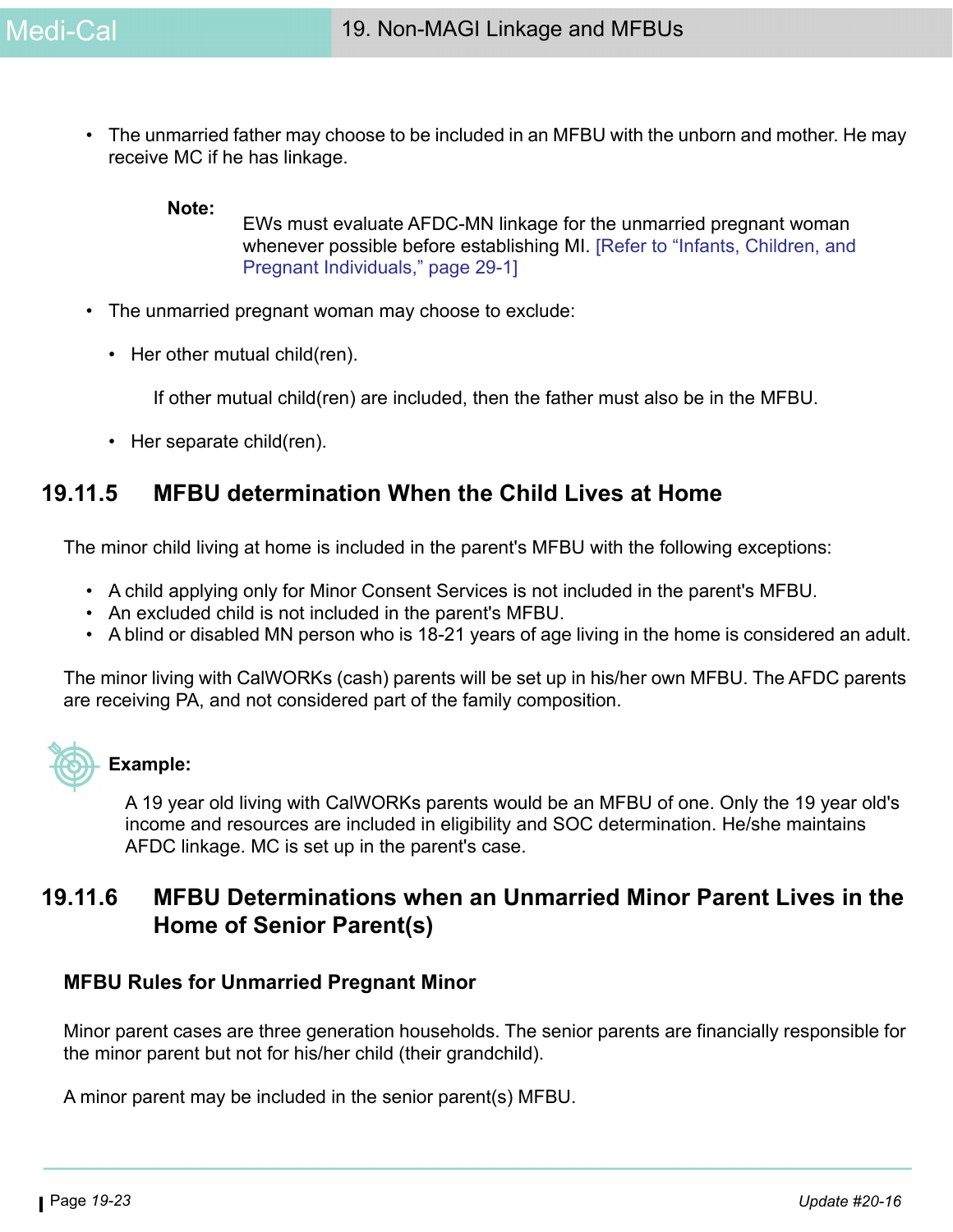If the senior parent(s) have knowledge of the pregnancy and are applying for or receiving MC, the minor's unborn can be included in the senior parent(s)' MFBU at their request, in addition to an MFBU which includes the unborn's parent(s).

- Once the minor's child is born, the child must be placed in his/her own MFBU apart from the grandparents the month following the month of delivery (establish a separate case in the minor mother's name). This will insure that the grandparent's income and property do not affect the child's eligibility and SOC.
- The minor parent is an ineligible member of the newborn's MFBU because she is financially responsible for her children.
- The minor mother will have her MC eligibility determined in the senior parent's MFBU once the 60 day Postpartum period has passed.

The minor mother's eligibility and SOC during the 60-day postpartum period are not affected.

A minor parent may be in his/her own MFBU under the Minor Consent Program. When the minor requests only minor consent services, the unborn is not added to the senior parent's MC case. The unborn can establish linkage for the unmarried father if he is also in the home and applying for MC.

## **Unmarried Minor Parent's Child(ren)**

The child(ren) (with the exception of unborns) are in their own MFBU which:

- Includes the minor parent as an ineligible person.
- May include the second unmarried parent if in the home as an eligible member.
- May include the separate children of either unmarried parent as eligible members.

#### **Example:**

The family consists of unmarried minor parents who live with the minor mother's parents. They have one mutual child and the minor mother has a separate child. There are two MFBUs:

1. Unmarried minor mother parent as an ineligible member with the second unmarried parent, mutual children and separate child as eligible members.

2. Unmarried minor mother parent, the unmarried minor parent's parent(s) and his/her spouse and/or children as eligible members.

### **Property and Income for Unmarried Minors**

The property and income of the unmarried minor parent is used in both the senior parent(s)' and minor parent(s)' MFBU. *Sneede v. Kizer* rules may apply if there is excess property or a SOC.

The parent(s) of the minor are responsible relatives. Do not count income in-kind to the minor parent when determining the SOC for the MFBU which includes his/her children. Income in-kind may apply to others in this MFBU.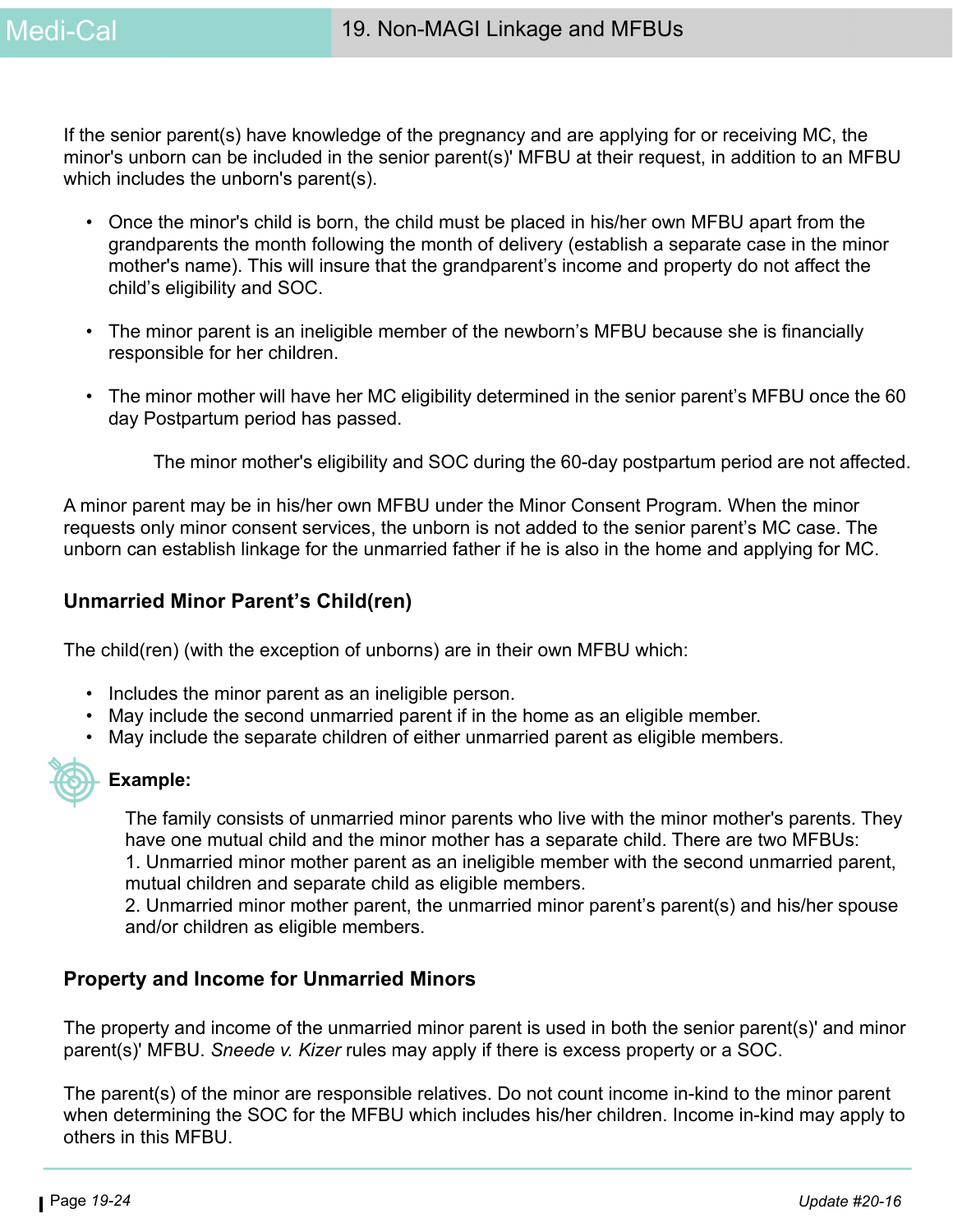| <b>Family Composition</b>                                                                                                                                                                                                                                                                | <b>No. of MFBUs</b> | Who is Included in Each MFBU                                                                                                                                                                                                              |  |  |
|------------------------------------------------------------------------------------------------------------------------------------------------------------------------------------------------------------------------------------------------------------------------------------------|---------------------|-------------------------------------------------------------------------------------------------------------------------------------------------------------------------------------------------------------------------------------------|--|--|
| Unmarried minor parent<br>Unmarried minor parent's children<br>Senior parent(s) and his/her spouse<br>and/or children.                                                                                                                                                                   | 2                   | 1. Unmarried minor parent as an ineligible member,<br>minor parent's children.<br>Unmarried minor parent, the senior parent(s) and<br>2.<br>his/her spouse and/or child(ren). **                                                          |  |  |
| Unmarried minor parent<br>Second parent<br>Their mutual children<br>Separate children of either or both,<br>Senior parent(s) and his/her spouse<br>and/or children.                                                                                                                      | 2                   | 1. Unmarried minor parent as an ineligible member,<br>second parent, separate children of either parents,<br>and their mutual children.<br>Unmarried minor parent, the senior parent(s) and<br>2.<br>his/her spouse and/or child(ren). ** |  |  |
| ** The unmarried minor's unborn can also be included in the senior parent's MFBU at their request when the senior<br>parent(s) are aware of the pregnancy. Once the child is born, a separate MFBU (and separate case) must be<br>established the month following the month of delivery. |                     |                                                                                                                                                                                                                                           |  |  |

## **Table 58: MFBU- Unmarried Minor Parent(s) Living in the Home**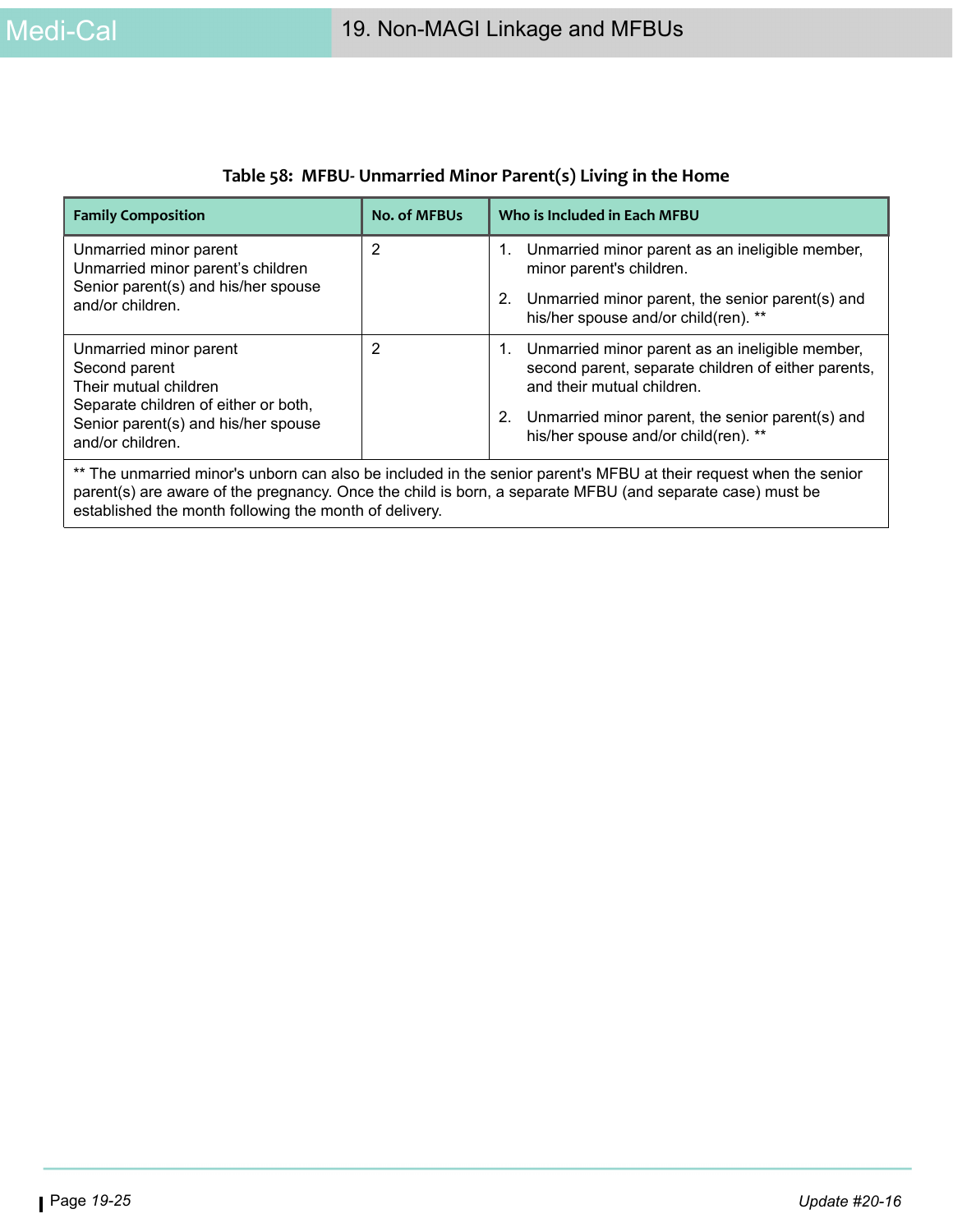# **19.11.7 MFBU Determination When a Married Minor Child (Parent or not) Lives in the Home of Senior Parent(s)**

#### **Table 59: MFBU- Married Minor Child**

| <b>Family Composition</b>                                                                                                                                                                       | No. of<br><b>MFBUs</b> | Who is Included in Each MFBU                                                                                                                                                                                                                                        |
|-------------------------------------------------------------------------------------------------------------------------------------------------------------------------------------------------|------------------------|---------------------------------------------------------------------------------------------------------------------------------------------------------------------------------------------------------------------------------------------------------------------|
| Married minor child<br>Minor child's spouse<br>Their mutual children (if any)<br>Separate children of either or both (if any)<br>Minor child's parent(s) and his/her spouse and/or<br>children. | 3                      | Eligible Members: Married minor child<br>1.<br>Ineligible Members: Married minor child's<br>spouse and children, and senior parents.*<br><b>Eligible Members: Married minor child's</b><br>2.<br>spouse and child(ren)<br>Ineligible Members: Married minor child.* |
|                                                                                                                                                                                                 |                        | 3.<br>Eligible Members: Married minor's<br>parent(s) and that person's spouse<br>Ineligible Members: Married minor child. **                                                                                                                                        |
| Married minor child (no spouse in the home), his/her<br>children and minor child's parent(s) and his/her spouse<br>and/or children.                                                             | $\overline{2}$         | <b>Eligible Members: Married minor child and</b><br>1.<br>his/her parent(s) and his/her spouse<br>and/or children.                                                                                                                                                  |
|                                                                                                                                                                                                 |                        | 2.<br><b>Eligible Members: Married minor child's</b><br>children.<br>Ineligible Members: Married minor parent.                                                                                                                                                      |
| ** The Minor's unborn can also be included in the senior parent's MFBU at their request when the senior parent(s) are                                                                           |                        |                                                                                                                                                                                                                                                                     |

aware of the pregnancy. Once the child is born, a separate MFBU (and separate case) must be established the month following the month of delivery.

# **19.11.8 Children in Foster Care or Eligible for Adoption Assistance**

Children in Foster Care:

- Must be eligible for MC:
	- On the basis of the information provided by the public agency on the MC 250.
	- Without considering the property or income of the child or the child's parents.
- Must be eligible under the MI program.
- Must be in his/her own MFBU.

Children eligible for the Adoption Assistance Program are eligible for MC under the MI program in his/her own MFBU.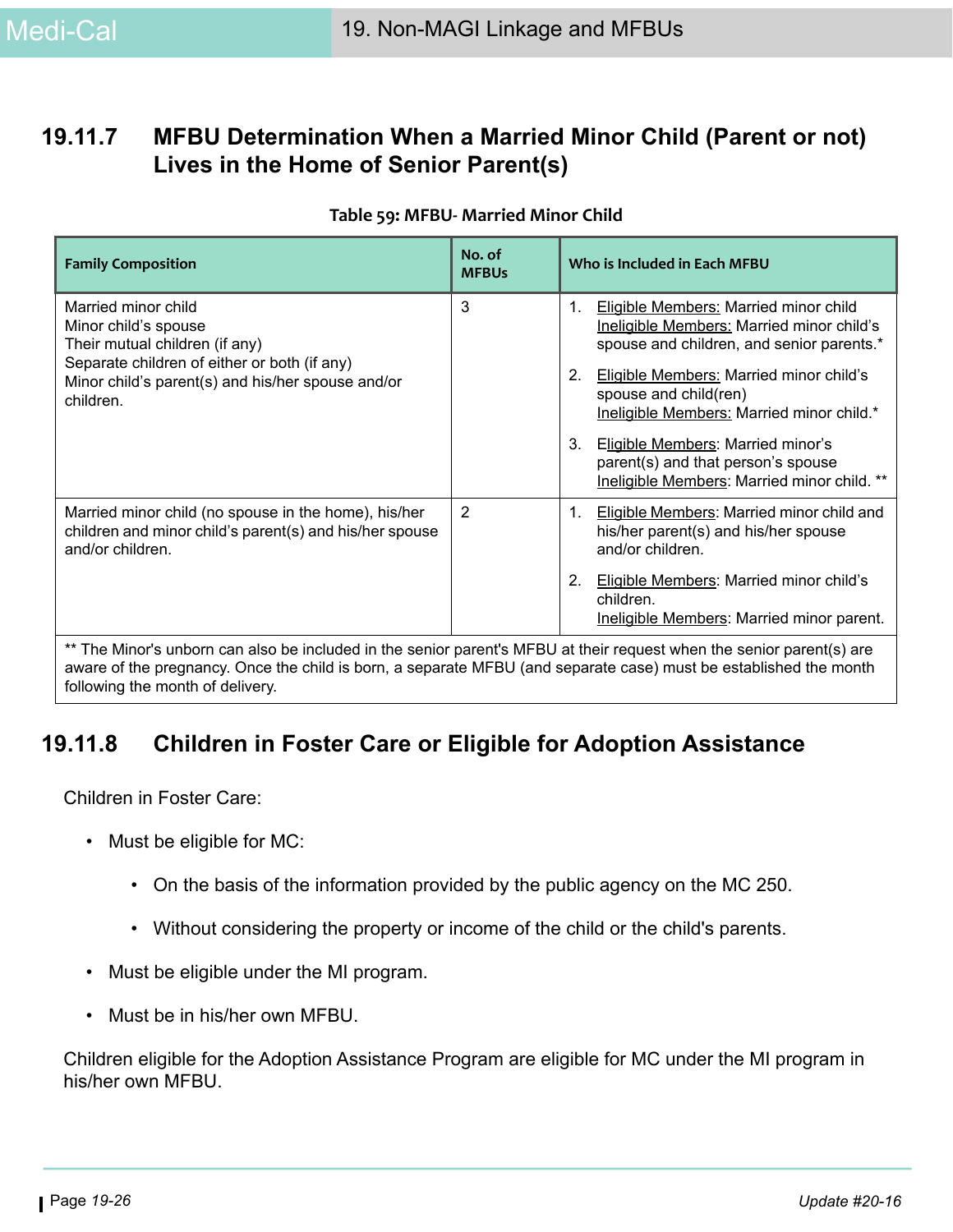# **MFBU Chart — Foster Care/ Eligible for Adoption Assistance**

| <b>Family Composition</b>                                                                                                                                                                          | <b>No. of MFBUs</b> | Who Is Included In Each MFBU                                                         |
|----------------------------------------------------------------------------------------------------------------------------------------------------------------------------------------------------|---------------------|--------------------------------------------------------------------------------------|
| Child in foster care                                                                                                                                                                               |                     | Child                                                                                |
| Two sibling children in foster care                                                                                                                                                                | $\overline{2}$      | Each sibling child is in his/her own MFBU, even<br>if placed in the same foster home |
| Child detained or placed by a court or court<br>designated agency.                                                                                                                                 |                     | Child                                                                                |
| Child not living with a parent or another caretaker<br>relative, and for whom a public agency is<br>assuming financial responsibility in whole or in part                                          |                     | Child                                                                                |
| Child not living with a parent or another caretaker<br>relative when parents or public agencies have<br>been contacted to determine whether they will<br>accept legal responsibility for the child | 1                   | Child                                                                                |

**Table 19-5:** 

# <span id="page-26-0"></span>**19.12 Stepparents**

 A stepparent is a person who is married to the natural or adoptive parent of a child and who is not the other parent of that child. The term stepparent applies equally to either sex. A stepparent case is one in which:

- MC is requested for only the separate chil(dren) of one parent, and
- The child(ren)'s parent is an ineligible member of the MFBU.

If any member of the Stepparent Unit (stepparent, parent, mutual children and/or stepparent's separate children) wants MC, a stepparent case cannot be established. The entire family must apply for MC as a single MFBU. *Sneede v. Kizer* rules apply if there is excess property or a SOC.

If the stepparent refuses to cooperate or does not wish to be aided, his/her spouse would be an ineligible member of the MFBU with hi/her separate children. If the mutual children or the stepparent's separate children want to be aided, the stepparent must be included, otherwise there is no eligibility for either the mutual or the stepparent's separate children.

# **19.12.1 Establishing the Stepparent MFBU**

When a Stepparent Case is established the MFBU consists of the separate child(ren) of either parent, and the parent as an Ineligible Member.

All other members of the family are considered excluded from the MFBU.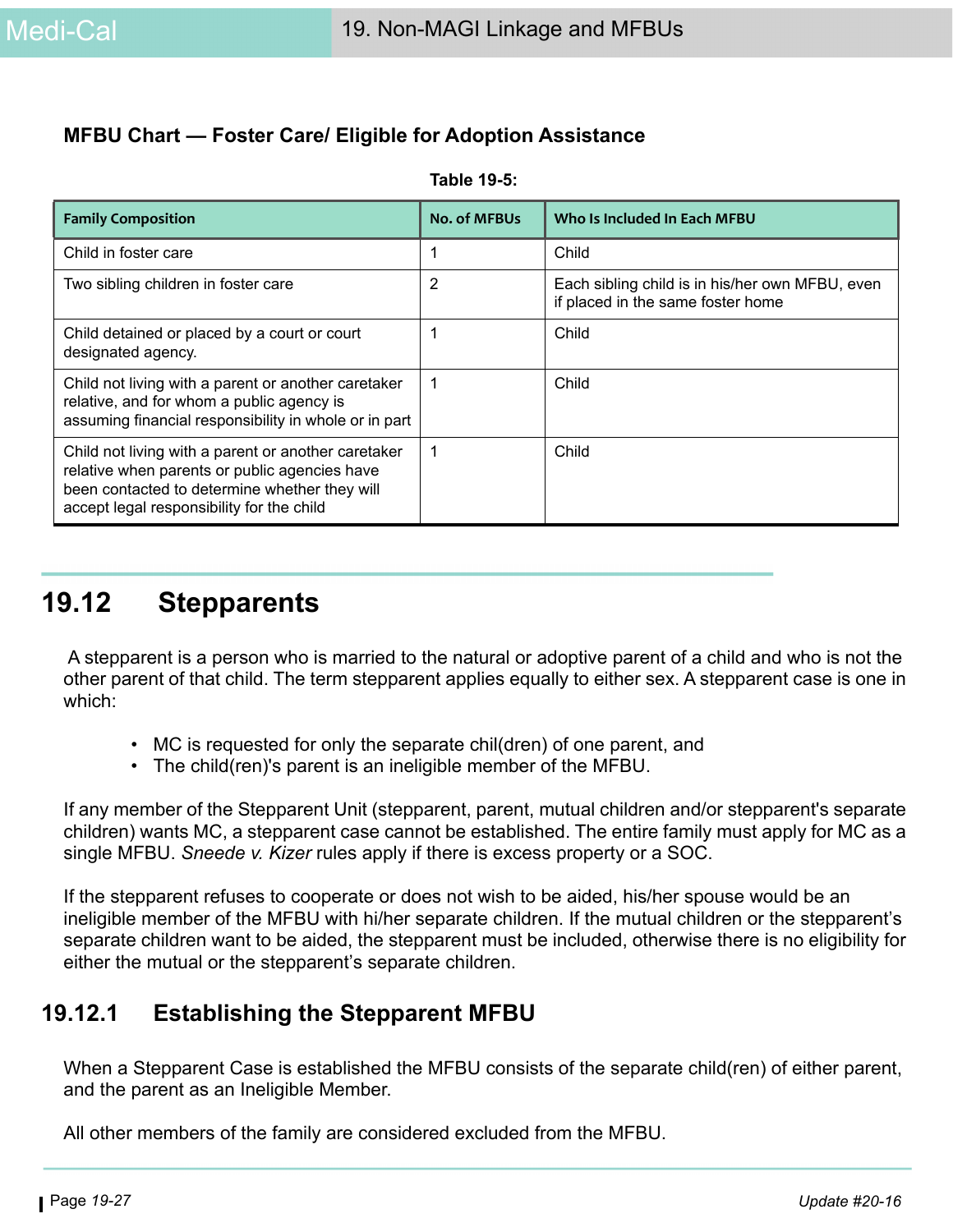# **19.12.2 Stepparent Budget Computation**

The budget is determined in CalWIN, but during system outages, the MC 176 W.1 can be used to establish the budget. These regulations apply when only the separate child(ren) of one parent want MC.

#### **Stepparent Case Property Determination**

Property is determined as follows:

- Include the separate child(ren)'s net nonexempt property.
- Include only the parent's separate property and his/her share of community property, after allowing equal allocations to his/her spouse and to any of the parent's other children.
- Presume equal ownership of property if property is jointly owned with other members of the MFBU unless the client indicates other owndership and provides verification.

#### **Note:**

Affidavits alone are NOT sufficient evidence. This rule also applies when property is owned jointly with individuals outside of the MFBU.

#### **Stepparent Case Income Determination**

Income is determined as follows:

- Use only the separate child(ren)'s own net nonexempt income.
- Use the balance of the ineligible natural or adoptive parent's income which is available to the members of the MFBU.
- The ineligible parent is allowed appropriate income exemptions and deductions including a parental needs deduction, and then net nonexempt income is equally allocated to:
	- (1) His/her excluded spouse, and
	- (2) All of his/her natural/adoptive children in the household who are both in and out of the **MFBU.**
- The amount allocated to non-MFBU members is then deducted from the ineligible parent's gross income (as are other appropriate deductions and exemptions) and the balance of the income is available to the MFBU.
- Do not use income belonging to the stepparent or to other children in the family.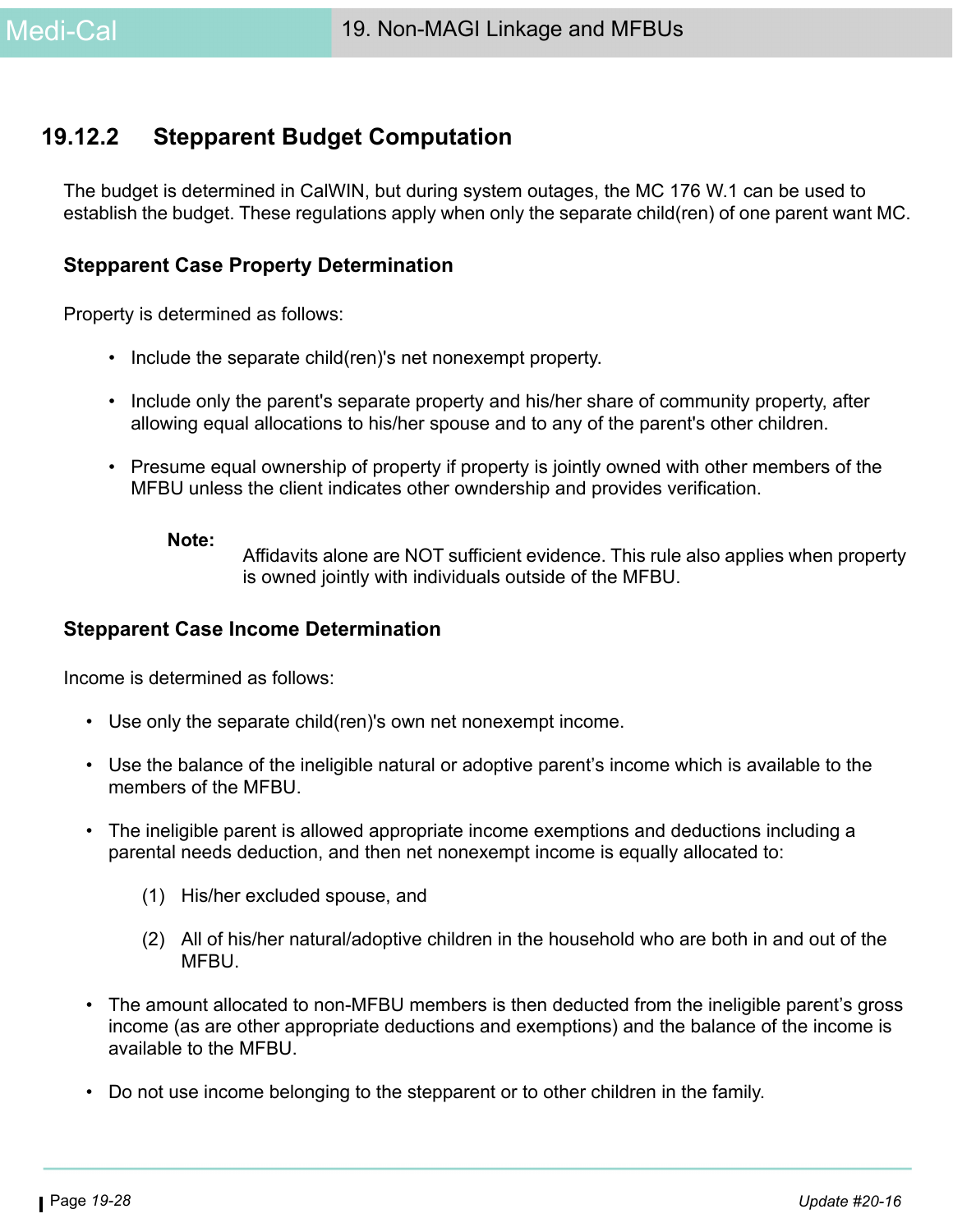# **Unearned Income In-Kind for a Stepparent Case**

When a stepparent is not in the MFBU, but is providing a full item of need, the EW must determine the value of income in kind based upon the number of stepchildren in the MFBU. The value of income in kind is equally allocated to only the stepchildren. This is considered to be the child's own income. There is no in kind income to a spouse.



### **Example:**

Sally and Sam are married; they have a mutual child and Sally has two separate children. They want MC for Sally's two separate children only. Sam pays all of the bills for the entire household. The MFBU consists of Sally as an ineligible parent and her two separate children. The EW determines that the income in kind for two is \$475 and will budget \$237.50 as income in kind for each child (\$475 divided by two). No income in kind is budgeted for Sam's wife, Sally.

# **19.12.3 Stepparent Determination When Parent is on PA**

If the separate child(ren)'s parent is on PA (e.g., AFDC, SSI):

- The MFBU includes only the separate child(ren).
- Use only the child(ren)'s separate property and income.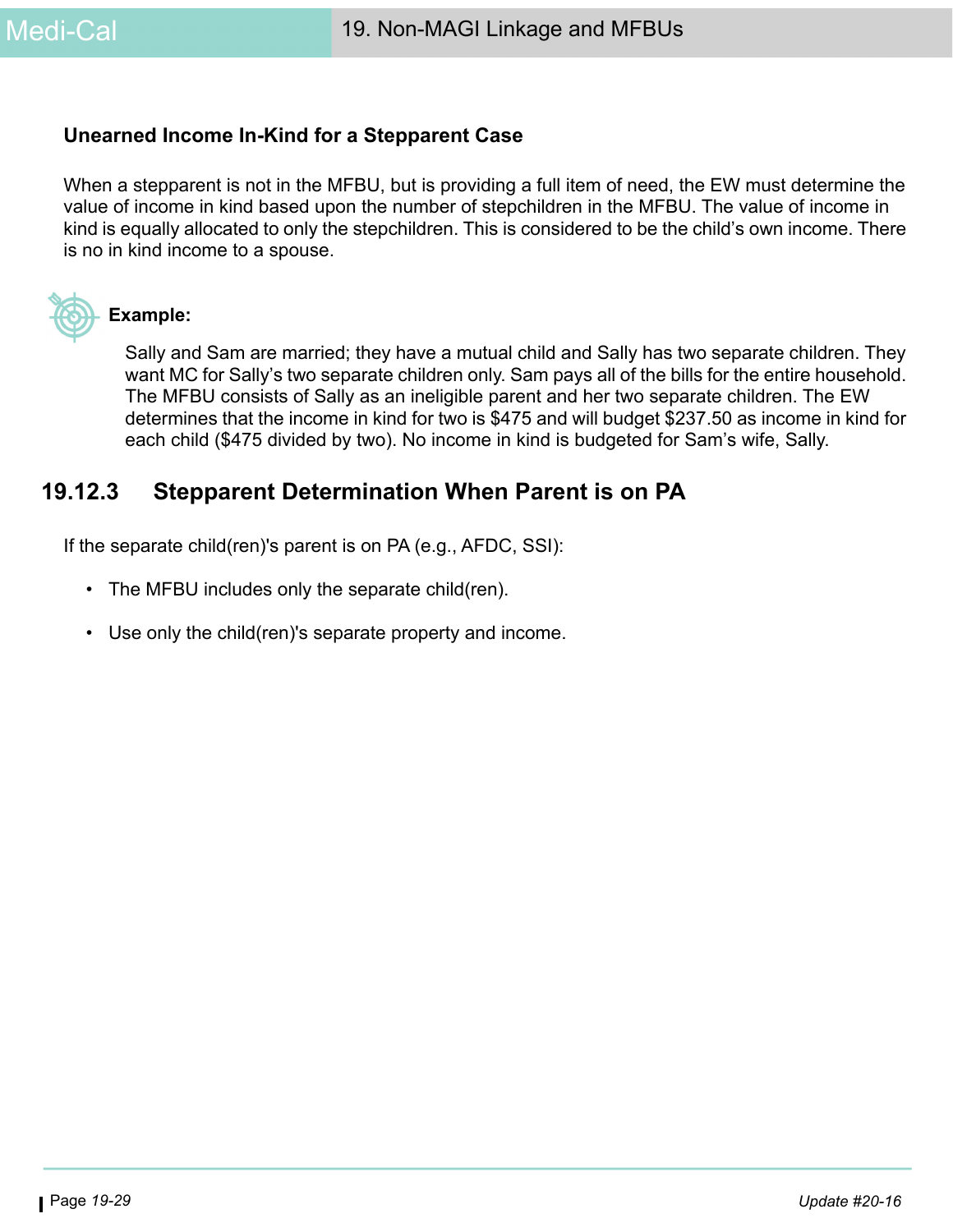# **19.13 Adult/Child Status Chart**

## **Table 19-6: Individuals Under Age 21 Living in Parent's Home**

| <b>Living Situation</b>     |                                                                                                                                                          | Age                                                                                                                                         | <b>Status</b>  |                                                            | <b>Who Completes</b>                                                                                                                        | <b>Whose Income and</b>                                   | Contact<br>with |  |  |
|-----------------------------|----------------------------------------------------------------------------------------------------------------------------------------------------------|---------------------------------------------------------------------------------------------------------------------------------------------|----------------|------------------------------------------------------------|---------------------------------------------------------------------------------------------------------------------------------------------|-----------------------------------------------------------|-----------------|--|--|
|                             |                                                                                                                                                          |                                                                                                                                             | <b>Adult</b>   | Child                                                      | <b>Statement of Facts</b>                                                                                                                   | <b>Property is Counted</b>                                | Parent          |  |  |
| 1.                          | Any living<br>situation,<br>claimed as                                                                                                                   | 18-to-21-year-old.                                                                                                                          |                | X                                                          | Parent.                                                                                                                                     | Parent's, 18-to-21<br>year-old's other MFBU<br>member's.  | Yes             |  |  |
|                             | tax<br>dependent by<br>parent.                                                                                                                           | Under 18.                                                                                                                                   |                | [Determine in accordance with numbers 2 through 6, below.] |                                                                                                                                             |                                                           |                 |  |  |
| 2.<br>Independent<br>living | 18-to-21-year-old.                                                                                                                                       | X                                                                                                                                           |                | 18-to-21-year-old.                                         | 18-to-21-year-old's. $2$                                                                                                                    | No                                                        |                 |  |  |
|                             | situation                                                                                                                                                | 14-to-18-year-old<br>handling all of<br>his/her own<br>financial affairs.                                                                   | $\pmb{\times}$ |                                                            | 14-to-18-year-old                                                                                                                           | 14-to-18-year-old's. $2$                                  | No              |  |  |
|                             |                                                                                                                                                          | 14-to-18-year-old<br>with a parent,<br>caretaker relative,<br>or legal guardian<br>handling some or<br>all of his/her<br>financial affairs. |                | X                                                          | Parent, caretaker<br>relative, or guardian.<br>If they will not and<br>public agency also<br>refuses,<br>14-to-18-year-old<br>may complete. | 14-to-18-year-old's.                                      | No              |  |  |
|                             |                                                                                                                                                          | Under 14.                                                                                                                                   |                | X                                                          | Parent or legal<br>guardian. If they will<br>not and public agency<br>also refuses, child<br>may complete.                                  | Under 14-year-old's.                                      | <b>No</b>       |  |  |
| 3.                          | Living on the<br>parents<br>property in a<br>building<br>would be<br>considered<br>the parent's<br>"other real<br>property" for<br>Medi-Cal<br>purposes. | 18-21-year-old not<br>receiving any<br>financial support<br>from parents.                                                                   | X              |                                                            | 18-21-year-old.                                                                                                                             | 18-to-21-year-old's.                                      | No              |  |  |
|                             |                                                                                                                                                          | 18-21-year-old<br>receiving financial<br>support from<br>parents.                                                                           |                | X                                                          | Parent                                                                                                                                      | Parent's,<br>18-to-21-year-old's,<br>other MFBU member's. | Yes             |  |  |
|                             |                                                                                                                                                          | 14-to-18-year-old.                                                                                                                          |                | X                                                          | Parent                                                                                                                                      | Parent's,<br>14-to-18-year-old's,<br>other MFBU member's. | Yes             |  |  |
|                             | Under 14.                                                                                                                                                |                                                                                                                                             | X              | Parent                                                     | Parent's, under<br>14-year-old's, other<br>MFBU member's.                                                                                   | Yes                                                       |                 |  |  |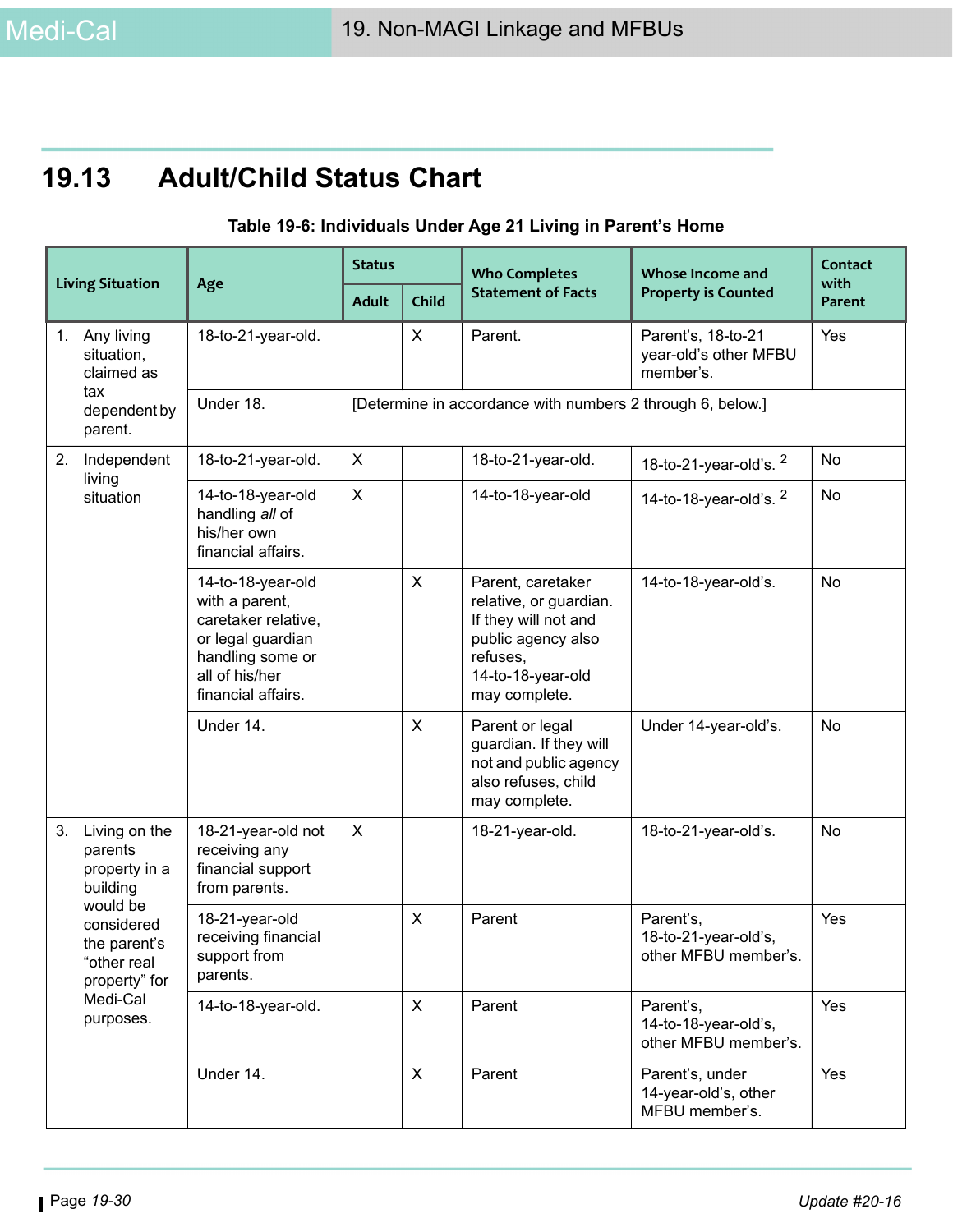| <b>Living Situation</b> |                                                                                                                                                  | Age                                                                                                                                                                                  | <b>Status</b>                               |              | <b>Who Completes</b>                                   | <b>Whose Income and</b>                                                                   | Contact<br>with |
|-------------------------|--------------------------------------------------------------------------------------------------------------------------------------------------|--------------------------------------------------------------------------------------------------------------------------------------------------------------------------------------|---------------------------------------------|--------------|--------------------------------------------------------|-------------------------------------------------------------------------------------------|-----------------|
|                         |                                                                                                                                                  |                                                                                                                                                                                      | <b>Adult</b>                                | <b>Child</b> | <b>Statement of Facts</b>                              | <b>Property is Counted</b>                                                                | Parent          |
|                         | 4. Attending<br>school away<br>from parent's<br>home.                                                                                            | 18-to-21-year-old<br>who always returns<br>home when not in<br>school or considers<br>the parent's home<br>his/her home. <sup>3</sup>                                                |                                             | X            | Parent.                                                | Parent's,<br>18-to-21-year-old's,<br>other MFBU members                                   | Yes             |
|                         |                                                                                                                                                  | 18-to-21-year-old<br>who handles<br>his/her own<br>financial affairs and<br>considers<br>himself/herself to<br>be living on his/her<br>own and returns<br>home only for visits.<br>3 | X                                           |              | 18-to-21-year-old.                                     | 18-to-21-year-old's.                                                                      | No.             |
|                         | 14-to-18-year-old<br>handling all his/her<br>own financial<br>affairs.                                                                           | Determine as in 4.A and B.                                                                                                                                                           |                                             |              |                                                        |                                                                                           |                 |
|                         |                                                                                                                                                  | 14-to-18-year-old<br>with parent<br>handling his/her<br>financial affairs.                                                                                                           |                                             | X            | Parent.                                                | Parent's,<br>14-to-18-year-old's.<br>other MFBU member's.                                 | Yes             |
|                         |                                                                                                                                                  | Under 14.                                                                                                                                                                            |                                             | X            | Parent                                                 | Parent's, under<br>14-year-old's, other<br>MFBU member.                                   | Yes             |
| 5.                      | Out-of-home<br>care<br>(nonmedical)<br>public agency<br>assuming<br>financial<br>responsibility<br>in whole or<br>part (Aid<br>Code $(45)^{4,5}$ | Under 21                                                                                                                                                                             |                                             | X            | Public agency<br>assuming financial<br>responsibility. | N/A-assumption that<br>public agency has<br>made needy<br>determination (form<br>MC 250). | No              |
| 6.                      | Out-of-home                                                                                                                                      | 18-to-21-year-old.                                                                                                                                                                   | Determine in accordance with 1 or 2, above. |              |                                                        |                                                                                           |                 |
|                         | care<br>(nonmedical)<br>including<br>custodial<br>care in the<br>state<br>hospital.                                                              | Under 18.                                                                                                                                                                            |                                             |              | Determine in accordance with 2, above.                 |                                                                                           |                 |

# **Table 19-6: Individuals Under Age 21 Living in Parent's Home**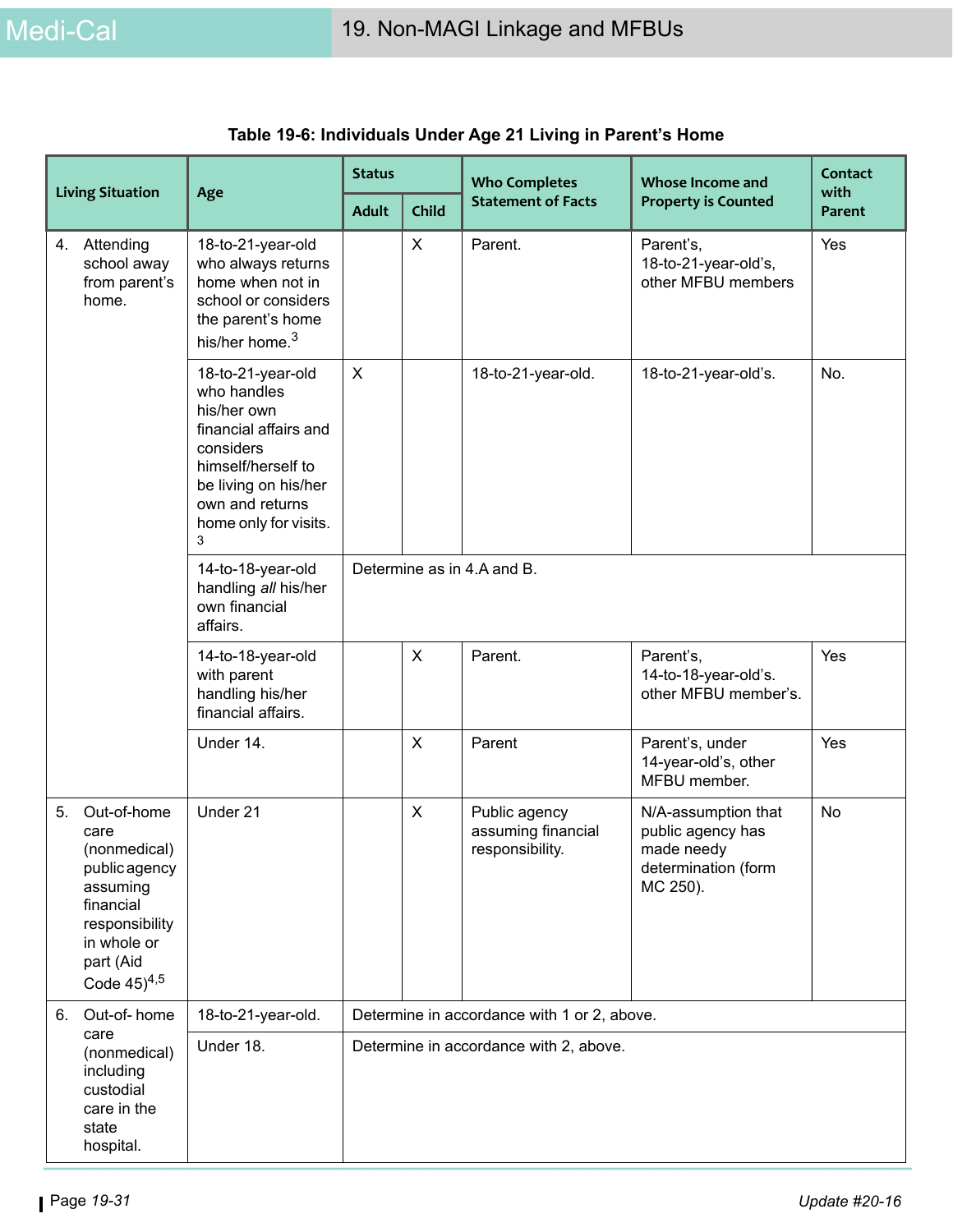| <b>Living Situation</b>        |                                                                                                                    | <b>Status</b> |              | <b>Who Completes</b>                                      | Whose Income and<br><b>Property is Counted</b> | Contact<br>with<br><b>Parent</b> |
|--------------------------------|--------------------------------------------------------------------------------------------------------------------|---------------|--------------|-----------------------------------------------------------|------------------------------------------------|----------------------------------|
| Age                            |                                                                                                                    | <b>Adult</b>  | Child        | <b>Statement of Facts</b>                                 |                                                |                                  |
| Long-term<br>7.<br>care (LTC). | Disabled,<br>18-to-21-year-old.                                                                                    | $\times$      |              | 18-to-21-year-old.                                        | 18-to-21-year-old's.                           | No                               |
|                                | Disabled, under 18.                                                                                                |               | $\sf X$      | Parent or person or<br>agency responsible<br>for child. 6 | Disabled child's.                              | yes                              |
|                                | Living with parents<br>prior to LTC status,<br>not disabled. <sup>7</sup>                                          |               | $\mathsf{X}$ | Parent.                                                   | Parent's, LTC child's,<br>other MFBU member's. | Yes                              |
|                                | Independent living,<br>attending school,<br>out-of-home care<br>prior to LTC status,<br>not disabled. <sup>7</sup> |               |              | Determine as in 1 through 4, above.                       |                                                | No                               |
|                                | Aid Code 45 or in<br>foster care prior to<br>LTC status, not<br>disabled. $8$                                      |               | $\times$     | Person or agency<br>responsible for child.                | Child's $8$                                    | No                               |

# **Table 19-6: Individuals Under Age 21 Living in Parent's Home**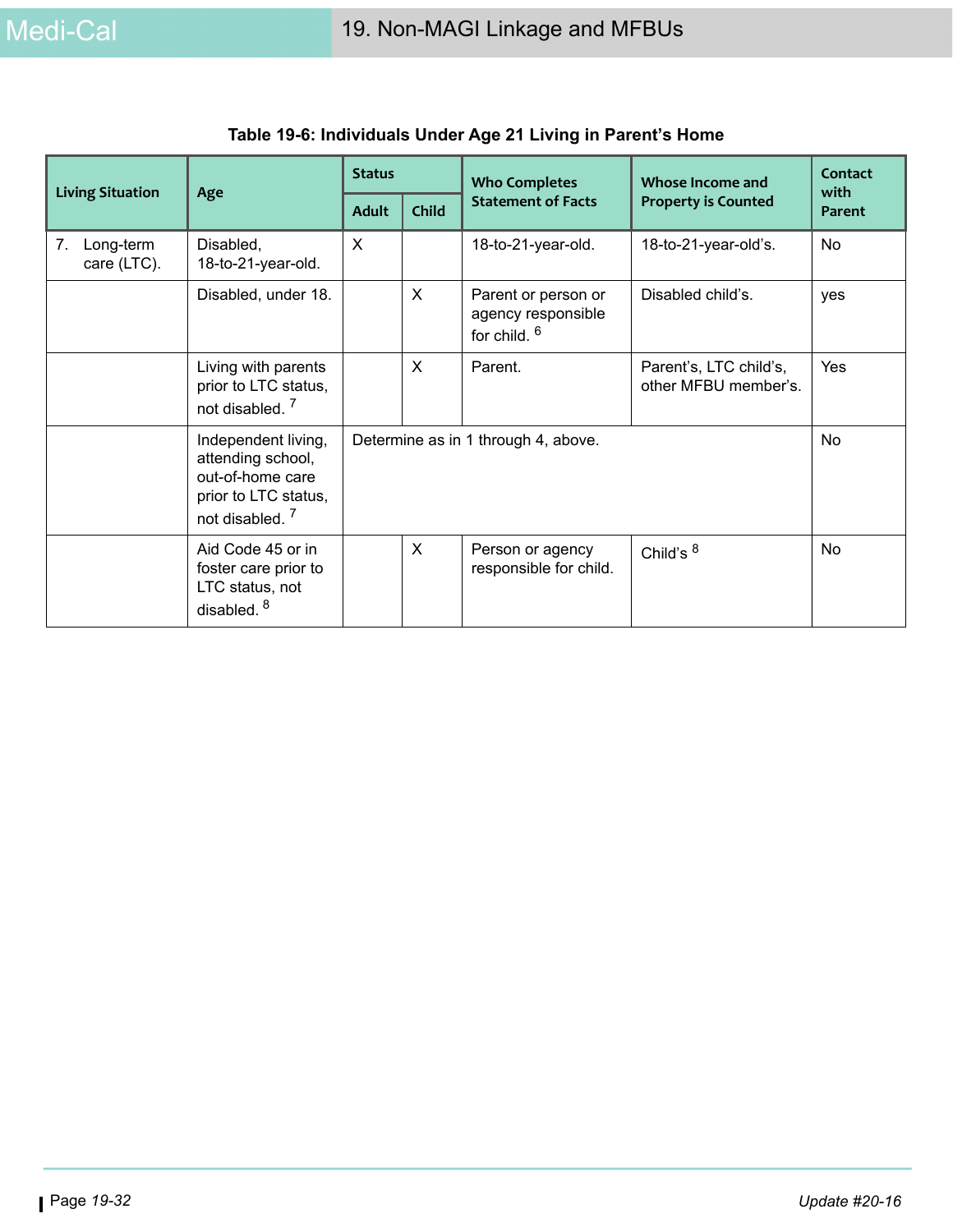#### **Table 19-6: Individuals Under Age 21 Living in Parent's Home**

|                                                                                                                                                                                                                            |                                                                                                                                                                       | <b>Status</b> |       | <b>Who Completes</b>                                                                                                                                                                                                                                                                                                                                                                                  | Whose Income and                                                                                                                                                                                                                                                                                                                                                                                                                                                                                                                                                                                                                                                                                                                                                                                                                                                                                                                                                                                                                                                                                                                                                                                                                                                                                                                                                                                                                                                                                                                                                                                                                                                                                                                                                                                                                                                                                                                                                                                                                                                                                                                                                                                                                                                                                                                                                                                                                                                                                                                                                                                                                                               | Contact        |
|----------------------------------------------------------------------------------------------------------------------------------------------------------------------------------------------------------------------------|-----------------------------------------------------------------------------------------------------------------------------------------------------------------------|---------------|-------|-------------------------------------------------------------------------------------------------------------------------------------------------------------------------------------------------------------------------------------------------------------------------------------------------------------------------------------------------------------------------------------------------------|----------------------------------------------------------------------------------------------------------------------------------------------------------------------------------------------------------------------------------------------------------------------------------------------------------------------------------------------------------------------------------------------------------------------------------------------------------------------------------------------------------------------------------------------------------------------------------------------------------------------------------------------------------------------------------------------------------------------------------------------------------------------------------------------------------------------------------------------------------------------------------------------------------------------------------------------------------------------------------------------------------------------------------------------------------------------------------------------------------------------------------------------------------------------------------------------------------------------------------------------------------------------------------------------------------------------------------------------------------------------------------------------------------------------------------------------------------------------------------------------------------------------------------------------------------------------------------------------------------------------------------------------------------------------------------------------------------------------------------------------------------------------------------------------------------------------------------------------------------------------------------------------------------------------------------------------------------------------------------------------------------------------------------------------------------------------------------------------------------------------------------------------------------------------------------------------------------------------------------------------------------------------------------------------------------------------------------------------------------------------------------------------------------------------------------------------------------------------------------------------------------------------------------------------------------------------------------------------------------------------------------------------------------------|----------------|
| <b>Living Situation</b>                                                                                                                                                                                                    | Age                                                                                                                                                                   | <b>Adult</b>  | Child | <b>Statement of Facts</b>                                                                                                                                                                                                                                                                                                                                                                             | <b>Property is Counted</b>                                                                                                                                                                                                                                                                                                                                                                                                                                                                                                                                                                                                                                                                                                                                                                                                                                                                                                                                                                                                                                                                                                                                                                                                                                                                                                                                                                                                                                                                                                                                                                                                                                                                                                                                                                                                                                                                                                                                                                                                                                                                                                                                                                                                                                                                                                                                                                                                                                                                                                                                                                                                                                     | with<br>Parent |
| ered an adult.<br>be controlled at home.<br>home.<br>(nonmedical) needs in whole or in part, the child would continue to be considered an Aid Code 45 child and the MC 250<br>would be the appropriate Statement of Facts. | the child, and a release of information is obtained.<br>either of the following are true:<br>mining the 18-to-21-year-old's home.<br>complete the Statement of Facts. |               |       | a. The 18-to-21-year-old always resumes living in the parent's home when not in school.<br>b. The 18-to-21-year-old considered the parent's home as his/her home when not in school.<br>other income form a public source is not sufficient to make a child an Aid Code 45.<br>the public agency which assumes financial responsibility for the Aid Code 45 child continues to pay for his/her person | 1. Except for minor consent cases, contact with parents is not precluded where it is necessary to verify information provided by<br>2. The source of the 14-to-18-year-old's income does not affect his/her status as an adult. It may be a contribution from a par-<br>ent, earnings, or income from any other source so long as the 14-to-18-year-old controls it and how it is spent. If the<br>14-to-18-year-old's only income is income in kind from a friend or nonrelative, the 14-to-18-year-old could still be consid-<br>3. Generally, an 18-to-21-year-old away from home to attend school would be considered to be living in the parent's home if<br>These are general criteria, not an all-inclusive list. Each 18-to-21-year-old's circumstances should be evaluated separately.<br>The fact that the parents provide the 18-to-21-year-old with some financial support should not be a deciding factor in deter-<br>4. The basic questions in determining whether a child is eligible for MC under Aid Code 45 is whether a public agency is<br>assuming financial responsibility for the child's care in whole or in part. The agency must be assuming the responsibility to<br>see that the child's care is paid for. This responsibility must exist even when the child's own income is used to pay for a part<br>of the care. The amount contributed to the child's care by the public agency does not have to be any certain amount, but it is<br>not sufficient that the public agency be contributing a set amount that has no relation to the cost of care. In addition, the<br>agency that is providing the financial support must have responsibility for the child's placement. Receipt of a cash grant or<br>5. Included in this category are children detained or placed under Welfare and Institutions Code, Section 300 or 601. These<br>sections allow the court to detain or place a child when that child is not adequately being cared for or when the child cannot<br>6. If the disabled child was 14 to 18 years old and met the criteria in 2B of this chart prior to LTC status, the disabled<br>14-to-18-year-old would completes Statement of Facts. Likewise, if the conditions of 2B are not met and no person or<br>agency will accept responsibility or the child is under 14 and no person or agency will accept responsibility, the child may<br>7. A child who was AFDC-MN prior to LTC status retains this linkage as he/she is still considered to be living in the parent's<br>8. These children would lose their status as Aid Code 45 and would be MI children, Aid Code 82 or 83, with one exception. If |                |

The *Sneede* lawsuit requires the following:

- A child's own income or property are not considered available to anyone but themselves.
- A stepparent's income and property are not considered available to his or her spouse's separate children.
- An unmarried individual's income and property are not considered available to his or her partner, nor to the partner's separate children.